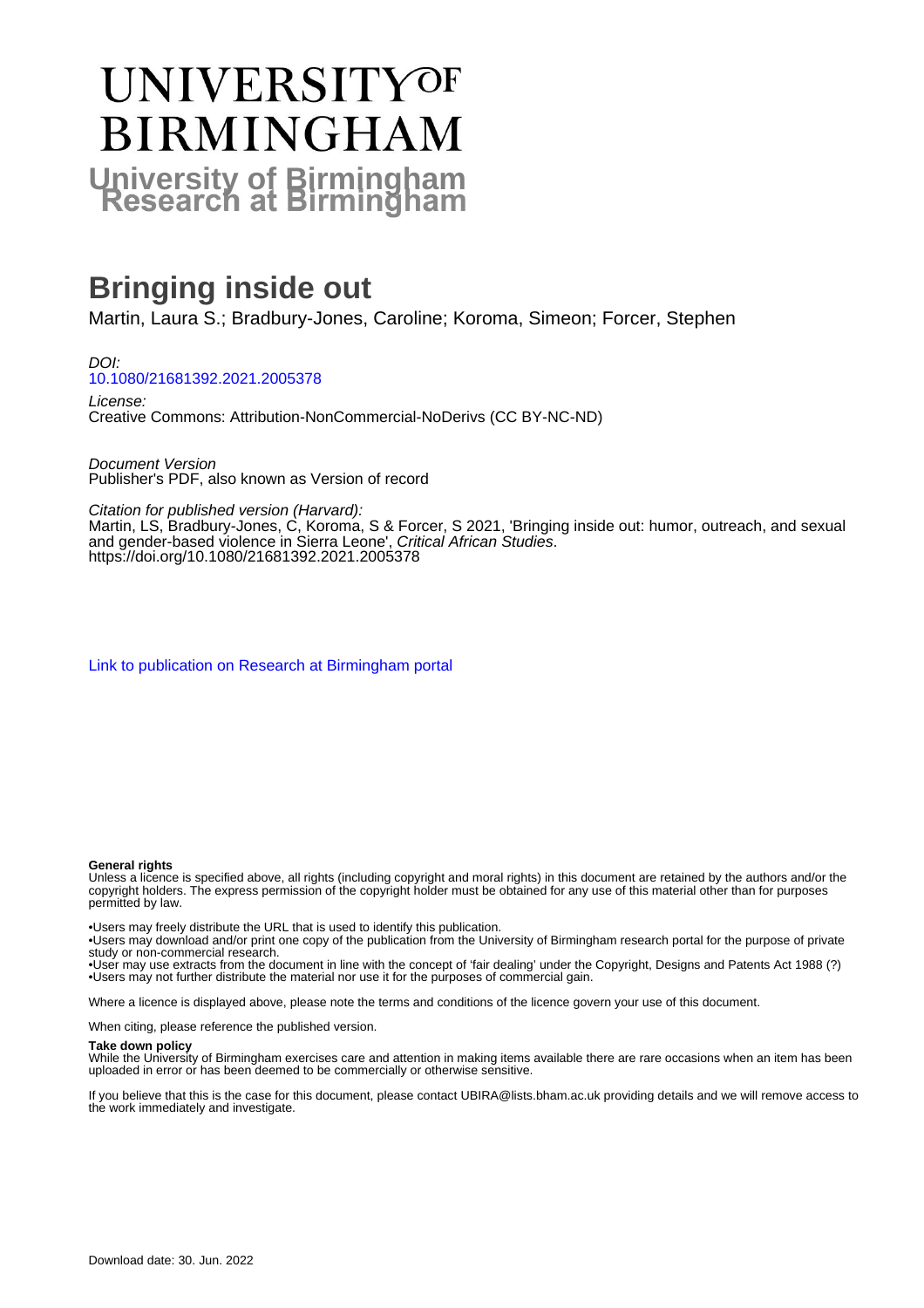

# **Critical African Studies**



**ISSN: (Print) (Online) Journal homepage:<https://www.tandfonline.com/loi/rcaf20>**

# **Bringing inside out: humour, outreach, and sexual and gender-based violence in Sierra Leone**

**Laura S. Martin, Caroline Bradbury-Jones, Simeon Koroma & Stephen Forcer**

**To cite this article:** Laura S. Martin, Caroline Bradbury-Jones, Simeon Koroma & Stephen Forcer (2021): Bringing inside out: humour, outreach, and sexual and gender-based violence in Sierra Leone, Critical African Studies, DOI: [10.1080/21681392.2021.2005378](https://www.tandfonline.com/action/showCitFormats?doi=10.1080/21681392.2021.2005378)

**To link to this article:** <https://doi.org/10.1080/21681392.2021.2005378>

© 2021 The Author(s). Published by Informa UK Limited, trading as Taylor & Francis Group



Published online: 08 Dec 2021.

[Submit your article to this journal](https://www.tandfonline.com/action/authorSubmission?journalCode=rcaf20&show=instructions)  $\mathbb{Z}$ 

**III** Article views: 352



 $\overline{Q}$  [View related articles](https://www.tandfonline.com/doi/mlt/10.1080/21681392.2021.2005378)  $\overline{C}$ 

[View Crossmark data](http://crossmark.crossref.org/dialog/?doi=10.1080/21681392.2021.2005378&domain=pdf&date_stamp=2021-12-08) $\mathbb{Z}$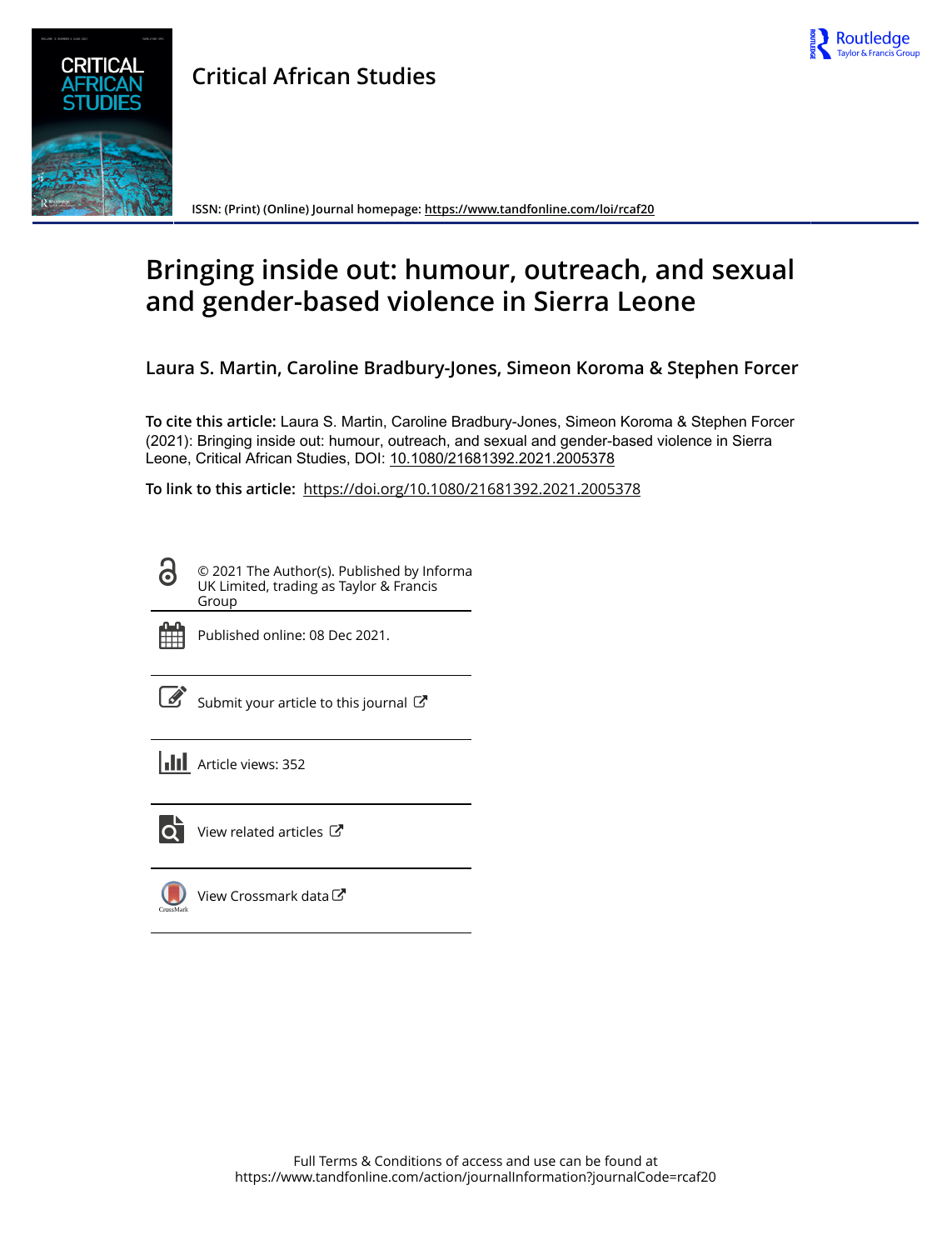

## Bringing inside out: humour, outreach, and sexual and gender-based violence in Sierra Leone

### Faire ressortir l'intérieur: Humour, sensibilisation, et violence sexuelle et sexiste en Sierra Leone

Laura S. Martin<sup>a</sup>[†](#page-2-0), Caroline Bradbury-Jones<sup>b</sup>, Simeon Koroma<sup>cd</sup> and Stephen Forcer<sup>e\*</sup>

<sup>a</sup>School of History and Cultures, University of Birmingham, Birmingham, UK; <sup>b</sup>School of Nursing, Institute of Clinical Sciences, University of Birmingham, Birmingham, UK; <sup>c</sup>School of Social and Political Sciences, University of Edinburgh, Edinburgh, UK; <sup>d</sup>Timap for Justice, Freetown, Sierra Leone; <sup>e</sup>Department of Modern Languages, University of Birmingham, Birmingham, UK

This article explores the theoretical and practical role(s) of humour in facilitating outreach about sexual and gender-based violence (SGBV) in Sierra Leone. While humour might be considered an insensitive way of approaching difficult issues, this project shows that incongruity can in fact be productive. Recognizing that humour itself can be a form of symbolic or physical violence in some contexts, we argue that humour is a means of opening up conversations about violence (in this case SGBV) in order to address the social and legal challenges associated with it. Our pilot project – devised by an interdisciplinary team and conducted in partnership with a Sierra Leonean access-to-justice NGO, Timap for Justice – used comedy and performance to meet two key challenges: to disseminate awareness about social and legal issues related to commonplace practices of SGBV, and to open up a broader discussion about experiences of SGBV. Using empirical evidence from focus groups and interviews, this article shows how a humorous approach proved to be a productive mode of engagement and examines key concepts including 'the vicinity of laughter' (involving the spatial and interpersonal aspects of humour), the connections between laughter and memory, and the paradoxical relationship between lived experience, humour and violence.

Keywords: Sierra Leone; humor; violence; gender; outreach; development

Cet article explore le(s) rôle(s) théorique(s) et pratique(s) de l'humour pour faciliter la sensibilisation sur la violence sexuelle et sexiste (SGBV) en Sierra Leone. Alors que l'humour peut être considéré comme une manière insensible d'aborder des problèmes difficiles, ce projet montre que l'incongruité peut en fait être productive. Tout en reconnaissant que l'humour lui-même peut être une forme de violence symbolique ou physique dans certains contextes, nous soutenons que l'humour est un moyen d'engager des conversations sur la violence (dans ce cas SGBV) afin de relever les défis sociaux et juridiques qui y sont associés. Notre projet pilote – conçu par une équipe interdisciplinaire et mené en partenariat avec une ONG sierra-léonaise d'accès à la justice, Timap for Justice

\*Corresponding author. Now affiliated with the School of Modern Languages and Cultures, University of Glasgow, Glasgow, UK. Email: [stephen.forcer@glasgow.ac.uk](mailto:stephen.forcer@glasgow.ac.uk)

© 2021 The Author(s). Published by Informa UK Limited, trading as Taylor & Francis Group

<span id="page-2-0"></span><sup>†</sup> Now affiliated with the School of Politics and International Relations, University of Nottingham, Nottingham, UK.

This is an Open Access article distributed under the terms of the Creative Commons Attribution-NonCommercial-NoDerivatives License (<http://creativecommons.org/licenses/by-nc-nd/4.0/>), which permits non-commercial re-use, distribution, and reproduction in any medium, provided the original work is properly cited, and is not altered, transformed, or built upon in any way.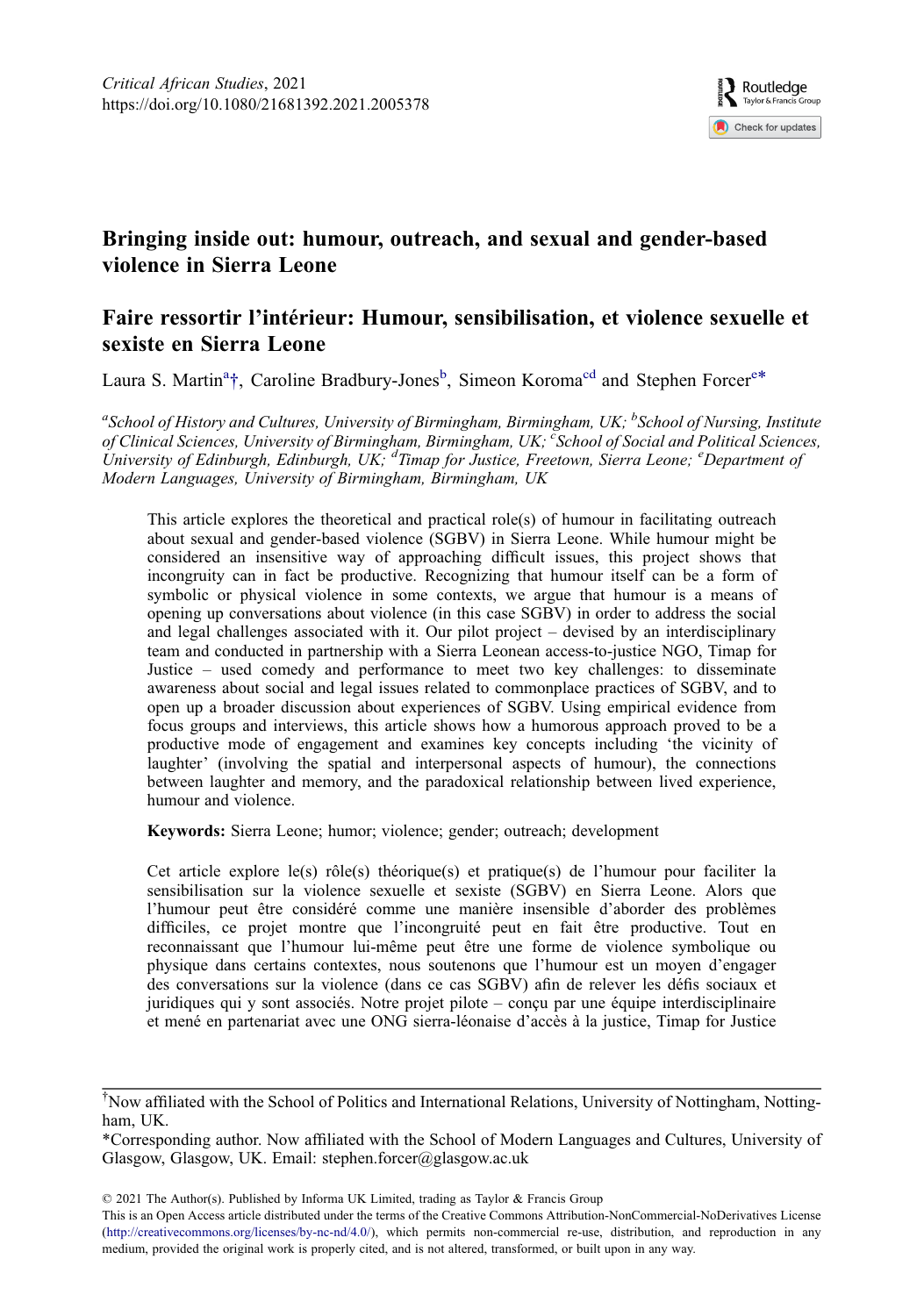#### 2 L.S. Martin et al.

– a utilisé la comédie et la performance pour relever deux défis clés: faire connaître les problèmes sociaux et juridiques liés aux pratiques courantes de la violence sexuelle et sexiste, et d'ouvrir une discussion plus large sur les expériences de violence sexuelle et sexiste. À l'aide de preuves empiriques provenant de groupes de discussion et d'entretiens, cet article montre comment une approche humoristique s'est avérée être un mode d'engagement productif et examine des concepts clés tels que « le voisinage du rire » (impliquant les aspects spatiaux et interpersonnels de l'humour), les liens entre le rire et la mémoire, et la relation paradoxale entre expérience vécue, humour et violence.

Mots clés: Sierra Leone; Humour; Violence; Sexe; Sensibilisation; Développement

#### Introduction

Over 2012–2017 the award-winning Radi-Aid group celebrated the best – and the worst – cam-paigns for international development.<sup>1</sup> [Headed by its CEO Trevor Sithole \[](#page-17-0)sic], Radi-Aid used a variety of satirical activities – including its viral campaign for Africans to donate radiators to Norway – to promote the need for nuanced, creative and sensitive development work. Raid-Aid saw parody, comedy and humour not only as ways of identifying problematic practice but also at the centre of opportunities for new and effective types of development work.

<span id="page-3-5"></span>As highlighted by Radi-Aid, designing effective, engaging and politically sound outreach activities has long been a difficult and potentially problematic task. Among Non-Governmental Organizations, the most common approach to outreach has been what is often referred to as topdown 'talking exercises' whereby a group of people (whose numbers can be counted and included in donor reports) sit in front of local aid workers for a few hours and are provided with information about a wide range of topics. Satirized by Radi-Aid's 'Educate Africa Challenge' and 'Who Wants To Be A Volunteer?', this 'technology of talk' (Watkins, Swidler, and Hannan [2012\)](#page-19-0) is a cheap and transferrable method for local NGOs to conduct activities and meet donor requirements in a timely fashion but is not necessarily the most effective. Theatre for Development (TfD) is an alternative means of outreach engagement. TfD has been used in African contexts since the 1950s as a tool for development outreach, pedagogy and, increasingly, community participation and problem-solving (Flynn and Tinius [2015](#page-18-0)). Humour and comedy, however, have usually been secondary elements in TfD and other creative modes of outreach, if they feature at all. Similarly, the benefits and limitations of humour itself have not been widely analysed in relation to conveying information on sensitive topics. And yet the modes of comedy and satire are co-commensurate with theatre and performance, to say nothing of the huge potential for positive physiological, cognitive and social responses produced by humour. Humour and comedy are both antonymic and eminently suited to the problem-driven, socially engaged potential of TfD emphasized by Afolabi [\(2017](#page-17-1), 77).

<span id="page-3-4"></span><span id="page-3-3"></span><span id="page-3-2"></span><span id="page-3-1"></span><span id="page-3-0"></span>Outreach activities, and conceptualizing development more generally, have long been the subject of critiques not only among satirists such as Radi-Aid but also in academic research. A principal criticism is that development creates particular agendas about certain groups of people that are seen to need fixing (Li [2007](#page-18-1); Enria [2019\)](#page-18-2). A further limitation is that development work can claim to 'sensitize' communities to particular issues, but it does not necessarily tackle the deeper fractures within social relations (Bolten [2012](#page-18-3)). While we do not deny the validity of these critiques, we also recognize that such programmes and activities will continue to operate, and so we seek to engage with development, and by extension outreach activities, as a 'category of practice' (Mosse [2013](#page-19-1)). By this, we mean that, as opposed to engaging with foundational questions of development subjectivities, we seek to understand and analyse how individuals and groups engage with development-related activities, such as outreach, and more specifically through particular modes of performative developmental engagement, such as humour.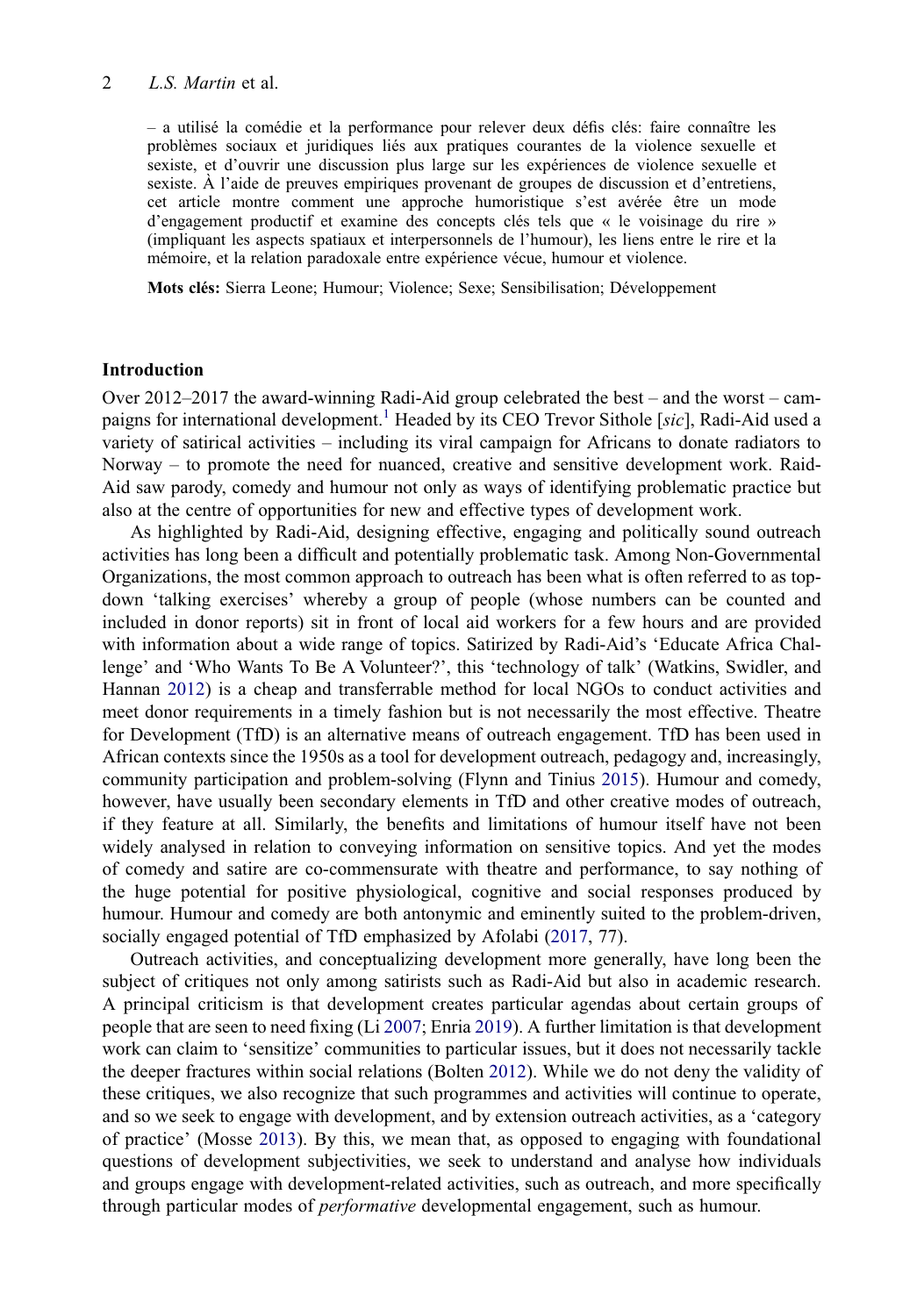This article, therefore, presents a case study exploring the role of comedy and humour in NGO outreach about sexual and gender-based violence (SGBV) in Sierra Leone. Although SGBV can affect both men and women, we focus here on women because of the disproportionate burden on girls and women. SGBV largely refers to acts of violence directed at a woman because she is a woman. A raft of statistics indicates that SGBV remains a critical and pervasive phenomenon.<sup>2</sup> [In Sierra Leone, data collated from multiple sources indicate that the lifetime prevalence](#page-17-2) of physical and/or sexual intimate partner violence stands at 45%, compounded by a relatively high tendency for men and women to justify violence (UN Women [2019](#page-19-2)).

<span id="page-4-0"></span>At the same time, statistics and development indicators are proxies for the incalculable human consequences of SGBV which include broader physical and psychological issues, such as trauma and physical injury, as well as everyday communal and familial disruption that results in both short- and long-term impacts. One woman, for example, recounted the difficulties faced by her daughter in getting to a school located in the larger regional capital city of Makeni (approximately five miles from their village). An okada man (motorcycle taxi driver) offered to take her to school free of charge and the daughter, who was under 18, subsequently became pregnant by the man. The mother reported this to the chief and the matter was mediated between families. Ultimately, though, the daughter was still required to drop out of school. Such incidents demonstrate the long-term impacts of gender-related crimes and the need for individuals, and women, in particular, to know the various legal avenues available to them.

While humour might be considered an insensitive way of approaching sensitive and traumatic issues, such as SGBV, this project shows that this incongruity can in fact be productive. Using comedy and performance as a mechanism meets two key challenges: disseminating awareness about social and legal issues related to commonplace practices of SGBV, and opening up broader discussions about experiences of SGBV. The research team (all authors here) partnered with Timap for Justice, an access-to-justice organization founded in 2003 that has pioneered a method for delivering justice services that respond to the particularities of Sierra Leone's socio-legal context. Using an innovative community-based paralegal system, the organization addresses a wide range of justice problems through mediation, advocacy, education, and organiz-ing, and at the same time seeking to cultivate the agency of the communities where they work.<sup>[3](#page-17-3)</sup> Through Timap, a trio of local comedians were commissioned to produce a 20-minute performance about SGBV, which included humorous scenes with the realistic enactment of everyday forms of violence. These skits were designed collaboratively between the comedians and two female members of the Timap staff. In May 2019, the performance took place in a small community just outside Makeni, capital of Bombali district in northern Sierra Leone. Forty community members attended. Prior to the performance, the paralegals, who have all been trained in counselling due to the sensitive nature of their paralegal work, had a discussion with the audience about the sensitivity of the subject matter. Audience members were encouraged to inform Timap staff if they felt uncomfortable, so that appropriate assistance could be provided. The performance was followed up with four focus groups (one with women, one with men, and two mixedgender groups). All focus groups and interviews were supported by a paralegal from Timap For Justice (Makeni office). Where necessary, paralegals interpreted from Krio and Temne for UKbased members of the research team. The day after the performance, two members of the research team (Forcer and Martin) returned to conduct follow-up interviews, again supported by Timap paralegals. Questions in focus groups and interviews related to a range of interrelated issues including: the comedians' performance; personal and community issues related to SGBV; the use of humour to discuss SGBV and community matters, including any topics felt to be 'off limits' to humour; whether audience members obtained new information from the workshop; what audience members laugh and joke about in daily life; what community members would like to see in any future events. Methodologically, in an effort to emphasize our interdisciplinary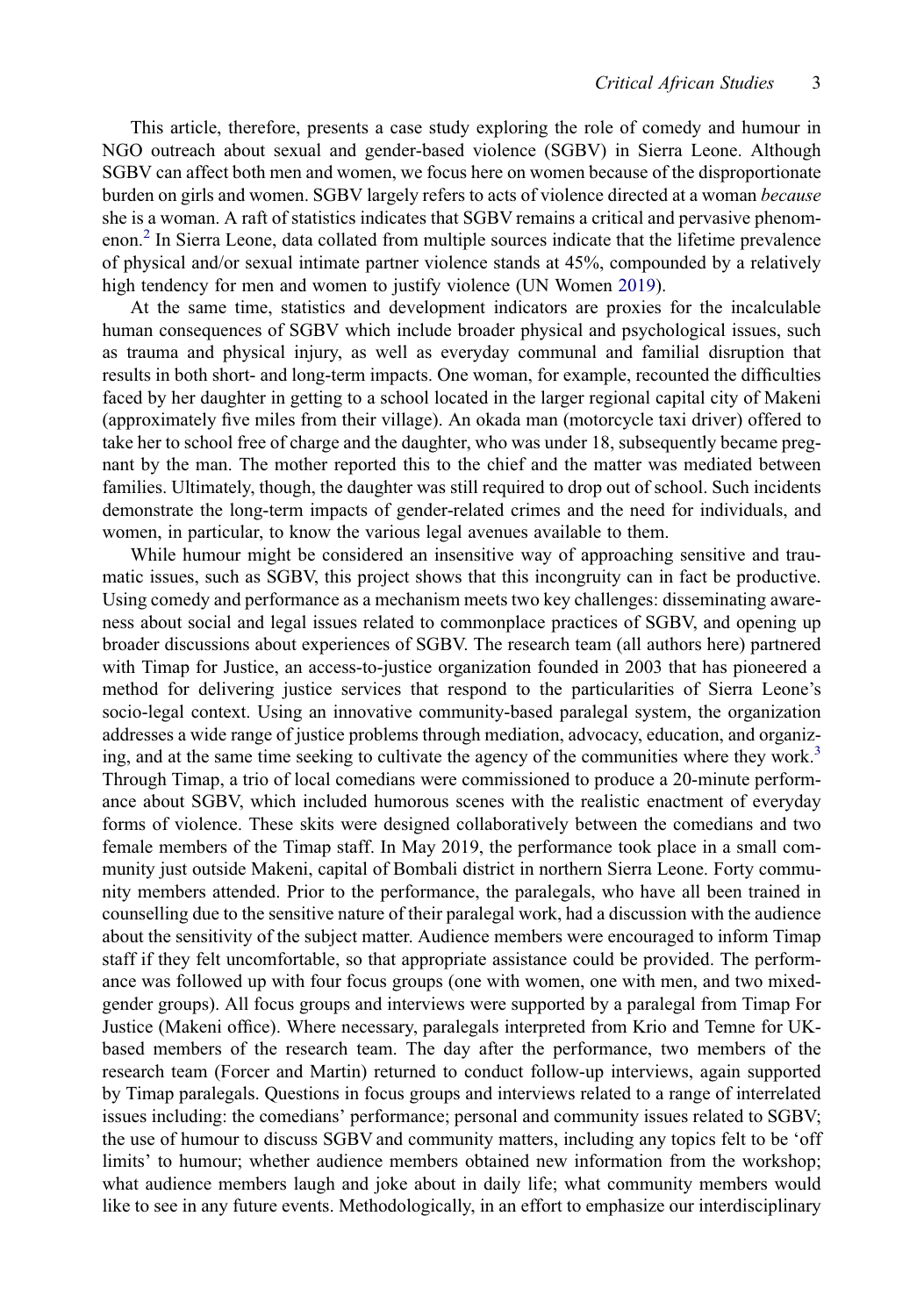approach, we have also engaged with neurological research into humour and laughter in order to corroborate and cross-reference our findings from Sierra Leone.

<span id="page-5-1"></span>The relationship between humour and violence is well established in cultural studies of the grotesque, where the duplicitous'Janus face' of laughter turns in one moment to catharsis, regeneration and inclusion, and in the next moment to ridicule, oppression and tyranny (Edwards and Graulund [2013](#page-18-4)). Recognizing the indeterminacy between the causality of humour and its ethical and moral effects, this project has deployed the interconnected relationship between humour and violence in order to harness it for practical purposes. We ultimately argue that humour is a means of opening up conversations about violence (in this case sexual and gender-based violence) in order to address the social and legal challenges associated with it. In this sense, then, humour and violence combine to form what we refer to as 'productive incongruity'. While we do not necessarily claim that this one activity has drastically changed the perspectives of the Sierra Leoneans with whom we engaged, our engagement with humour contributes to the enhancing of TfD approaches by opening up discussions about taboo issues and generating the potential for longer-term change.

Over the course of this article, we will summarize the theoretical and practical aspects of conducting performative outreach, the paradoxical relationship between humour and violence and the social and legal framework for SGBV in Sierra Leone, in order to contextualize how and why humour can be an effective tool for addressing such pertinent societal issues. Our empirical findings will demonstrate how a humorous approach to addressing SGBV is productive due to the fact that the comedians' performances were perceived to be both 'funny' and 'real.' The visualization of the performance, as well as the act of laughter, helped participants remember their engagement with the programme, also proving to be a productive means of helping participants become more aware of laws related to gender-based violence. We will then reflect on the implications of humorous engagement in relation to TfD, transformative change, and the theory and practice of humour and violence.

#### Performative outreach

<span id="page-5-3"></span><span id="page-5-0"></span>The most common form of performative outreach is TfD, which was pioneered by a group of radical African scholars and artists in the 1970s and 1980s 'with the intention of enabling marginalized people to discuss issues of importance to them, either among themselves, or with "experts", to resolve community differences and/or to critique power: familial, local, or national' (Plastow [2015,](#page-19-3) 107). The goals of TfD performances are often pedagogical in nature – seeking to convey information and initiate change in relation to health, education, gender relations or other social issues – particularly in Africa (Chinyowa [2009;](#page-18-5) Ewu [2007](#page-18-6); Moyo and Sibanda [2020;](#page-19-4) Nwadigwe [2012](#page-19-5)). Over the last twenty years, as part of the participatory turn in development discourse, stated goals have started to include empowering communities and listening to their concerns, with the objective of communities voicing and solving their own local issues. Participants are encouraged to envisage change within themselves and collectively, thereby enhancing and re-conceptualizing political subjectivity (Afolabi [2017](#page-17-1); Flynn and Tinius [2015](#page-18-0); Makhumula [2013/2014](#page-18-7)). In the most applied form of TfD – which some would say is its most effective form – audience members are involved in performing and devising performances, either immediately or after a longer process of acclimatization and support (Plastow [2015](#page-19-3)). As emphasized by Makhumula, treating TfD as an iterative 'devising process' combining research, play development, and rehearsals offers the potential for 'transformation' in TfD. Makhumula also reasserts the importance of the theatre form itself as central to this transformation (121).

<span id="page-5-4"></span><span id="page-5-2"></span>Nonetheless, while Flynn and Tinius emphasize that performance has great potential, they also recognize the limitations of TfD and its capacity for substantive transformation. Indeed, TfD in Africa has largely been appropriated by NGOs, funders and state organs to promote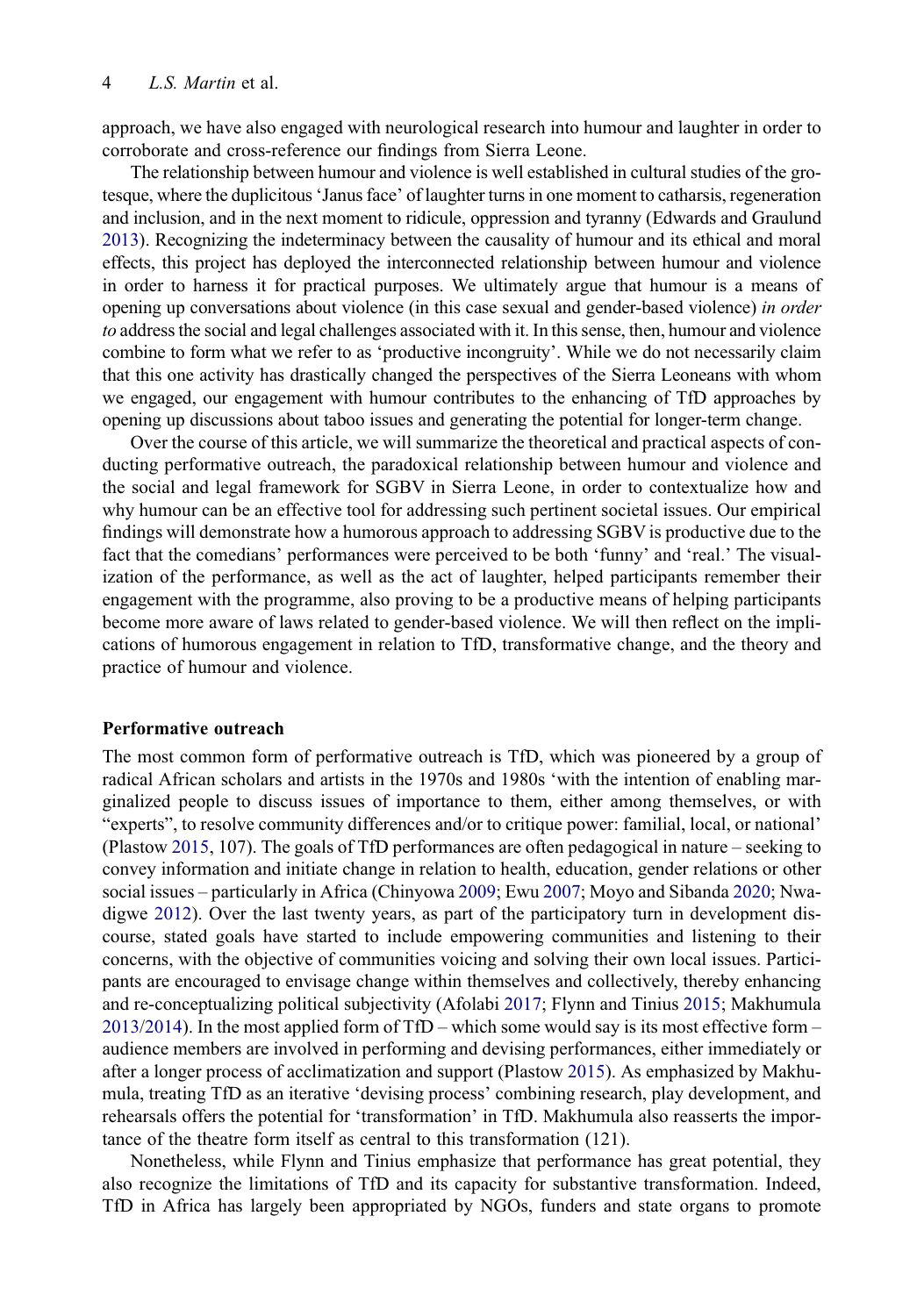<span id="page-6-1"></span>pre-determined messages about particular topics. In Plastow's estimation, '80–90 per cent of TfD work today across the continent does not prioritize a truly dialogic mode in either process of performance, although paying lip-service in the form of a post-show discussion, a radio phone-in, or even a forum theatre-style presentation is common' [\(2015](#page-19-3), 107). Consequently, although some programmes purport to be doing creative work, certain forms of performative outreach are themselves performed, with the creative component as an afterthought. Conversely, in this project the collaboration between the comedians and the local NGO served to 'vernacularize' the outreach, such that legal discourses and practices were translated not only through a specific language and frame of reference, but through a particular, context-specific humorous medium (Merry [2006](#page-19-6)). In combination with NGO support, comedic performance is ideally suited to the diverse range of material requiring vernacularization (language, images, concepts and laws). The importance of dialogic spaces in creating the opportunity to engage with contested, sensitive issues is well recognized in existing influential work on performance, education and pedagogy by figures such as Paul Freire and Gert Biesta. We hold that comedy performance opens up a significant variation in the typology of dialogic spaces that can be deployed within outreach activities. Especially, humorous performance can offer a literal and figurative language for the discussion of sensitive subject matter that is difficult to address.

<span id="page-6-2"></span>There are select instances of humorous legal and social engagement. For example, in 1995 the Mayor of Bogotá sought to address chronic rates of road traffic accidents by replacing traffic police with over 400 mime artists. By increasing civic agency and responsibility among citizens through humour, satire and performance, the incongruous but serious campaign saw the number of road deaths fall by nearly 50% during the Mayor's first year in office (Sommer [2019\)](#page-19-7). In the area of international aid and outreach, certain humanitarian organizations such as Clowns Without Borders use ludic modes of performance to engage people (in their case mainly children) affected by violence, as well as natural disasters. This relationship between humour, trauma and performative outreach does have precedents in TfD. For example, Diang'a et al. identify the strong potential relationship between humour and traumatic subject matter through community theatre in Kenya: 'Despite the grim topics […], performances were regularly enlivened by eager audience comments and roaring laughter during and/or at the end of each performance' ([2015,](#page-18-8) 113). However, while these are individual examples of humorous engagement, the relationship between humour and trauma has not been treated centrally by the theory or practice of theatre-based outreach and engagement.

#### <span id="page-6-0"></span>Mitigating imperfection: reflections on limitations, ethics, and risk in humour outreach

It's starting to sound like it's more about us than about the Norwegians.

('Radi-Aid' promotional video, SAIH)

It is necessary to critically reflect on approaches to outreach activities and development research, especially those involving very sensitive subject matter, in order to mitigate risk. When designing and coordinating the project, we worked closely with Timap to identify and mitigate risk. The team commissioned local professional comedians with a track record of dealing with sensitive health issues, and ensured that the event was led by paralegals and overseen by the Executive Director of the NGO. Prior to fieldwork, the project underwent and was approved through an extensive institutional ethical review.[4](#page-17-4)

Similarly, we recognize that as academics based in the global north, conducting research in the global south will inevitably present questions related to material and structural imbalances. Although local expertise was fundamental to the preparation and delivery of the activities, the project originates in a team of predominantly white researchers, alongside Timap's founder.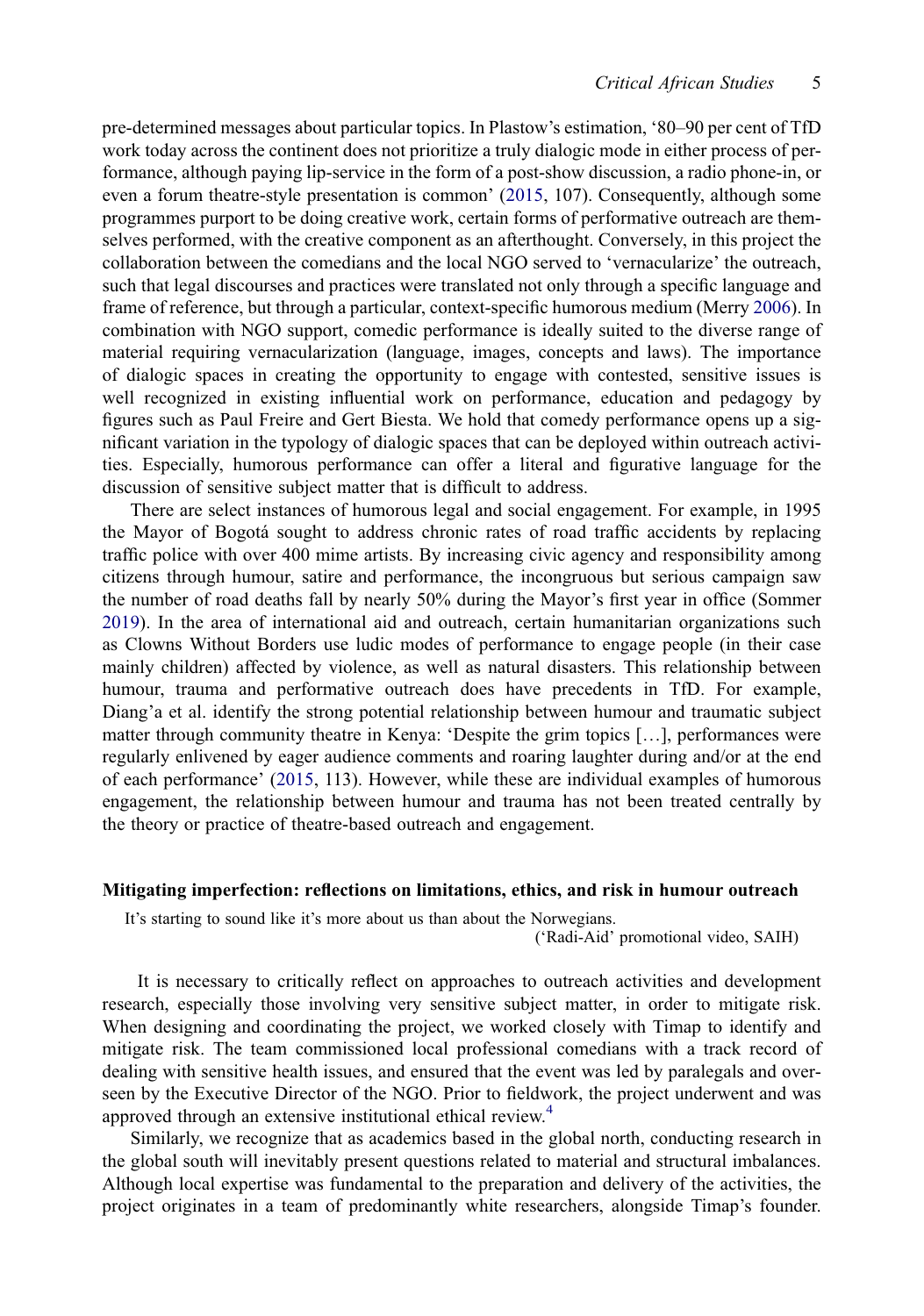#### 6 L.S. Martin et al.

To the best of our ability, our approach attempted to mitigate perpetuating structural inequalities and reproducing global hierarchies of expertise. We did this by maximizing local involvement in the project design and implementation while accepting that full, total knowledge of audience responses is impossible. For example, while no members of the team discerned any signs of discomfort or distress during the workshop, focus groups or interviews, it is important to acknowledge that we could not know for certain whether everyone was comfortable at all times. Therefore, while we did employ local knowledge and expertise to mitigate risk, we acknowledge the limitations of the project and recognize that we are working within the fundamental inequalities of global academic research.

We have, however, made an ethical judgment in which mitigated imperfection and uncertainty were weighed against the potential of humorous engagement. We concluded that it was better to attempt a rigorously prepared collaborative project, acknowledging risk, than not act at all. Reflecting upon the question of comfort, it is important to consider the distinction between potentially productive discomfort caused by the performance (for actual or potential perpetrators of SGBV) and potential upset and distress (for those who have experienced or witnessed SGBV). These reflections will be taken forward in future activities and research discussions, the question of which we address in the conclusion.

#### Humour and violence

<span id="page-7-10"></span>Conceptually, this project is based on the fact that humour and violence are simultaneously universal and context specific. As noted by Nancy Scheper-Hughes and Philippe Bourgois, 'The social and cultural dimensions of violence are what give violence its power and meaning' ([2004,](#page-19-8) 1). The same can be said for humour, the manifestations and meanings of which are rooted in specific socio-cultural contexts. At the same time, violence and humour – and the capacity for violence and humour – are universal (Berger [2014](#page-18-9)).

<span id="page-7-3"></span><span id="page-7-1"></span>Crucially, the relationship between humour and violence is not only universal-specific but also teleologically indeterminate. In other words, to pick up the question of duplicity, the effects of humour and violence depend on where the Janus face of laughter is looking. On the one hand, humour can heal, liberate, and open up otherwise difficult or 'closed' conversations. There are numerous occasions where humour has helped humans to cope with and overcome violent or otherwise unsurvivable experiences (or the threat thereof) (Frankl [1984](#page-18-10); Goldstein [2003;](#page-18-11) Zelizer [2010](#page-19-9)). On the other hand, humour is often complicit in extreme acts of obscenity, oppression, and physical and structural violence (Oring [2008\)](#page-19-10). Equally, while jokes can signal political resistance and subversion, such humour can also signal the perpetuation and acceptance of violence (Mbembe [2001\)](#page-18-12).

<span id="page-7-11"></span><span id="page-7-9"></span><span id="page-7-8"></span><span id="page-7-7"></span><span id="page-7-6"></span><span id="page-7-5"></span><span id="page-7-0"></span>This undecidedness of humour – its teleological indeterminacy – is in part a function of the physiological and social effects of laughter. Laughter makes us feel good by stimulating 'endogenous opioid release' (Manninen et al. [2017\)](#page-18-13) and can reinforce empathy, habit, confidence and social cohesion (Neves et al. [2018](#page-19-11)). However, while such stimulus may seem inherently positive, the effects and behaviour stimulated by humour and laughter are extremely diverse. Ostensibly, there is little that connects the core cognitive development of babies (Addyman [2020\)](#page-17-5), interpersonal relations between schizophrenics (Lavelle et al. [2018\)](#page-18-14), the sharing of Altright memes (Greene [2019](#page-18-15)), and group mocking behaviour in military atrocities and war crimes (Bourke [2000](#page-18-16)). However, these research areas all intersect in the physiological, cognitive, behavioural and social effects of humour and laughter. In other words, humour and laughter are by no means an intrinsic 'good'.

<span id="page-7-4"></span><span id="page-7-2"></span>The relationship between humour and violence, then, is intimate, paradoxical and indeterminate, rather than mutually exclusive and pre-determined. This raises important questions about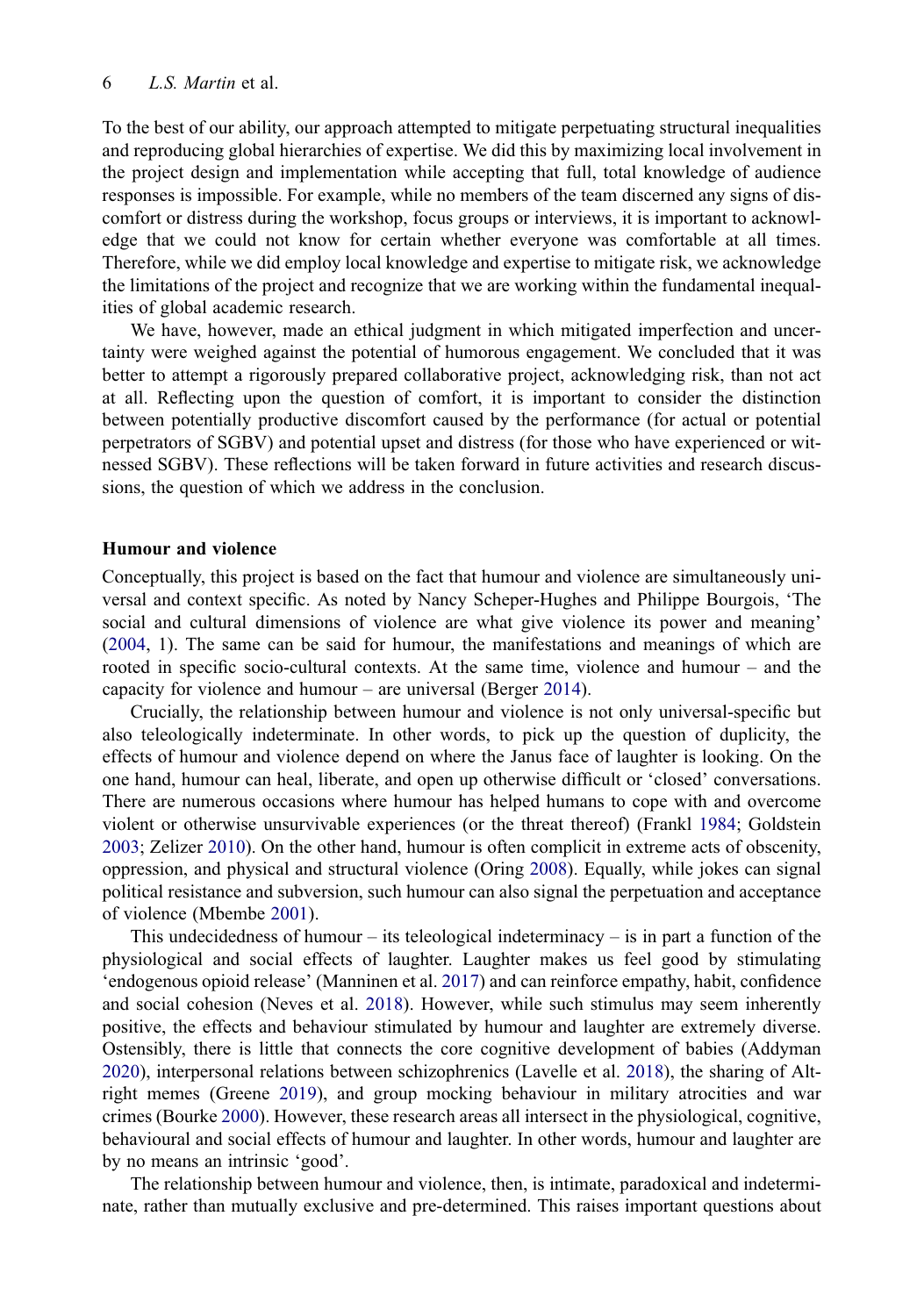how humour can instigate and promote violent behaviour, as well as deter it. Violence by its very nature destroys, alters, and creates worlds anew. It signifies pain and hardship, be it physical, psychological or symbolic. Humour, too, can re-frame narratives and invert hierarchies, sometimes overtly but also in very subtle ways (Mbembe [2001](#page-18-12)). While violence itself is not necessarily to be laughed at, the ambiguous space in which humour is enacted presents the possibility of productivity.

<span id="page-8-1"></span>In academic research, humour has frequently been a useful lens to explore and understand a wide range of social issues, including experiences of violence (Downe [1999;](#page-18-17) Scott [1985;](#page-19-12) Trnka [2011](#page-19-13)). humorous discourses – be they positive or negative – can offer valuable insights into how people understand and negotiate their surroundings and circumstances in all societies. However, the use of humour *itself* can also be understood as productive, even if seemingly antithetical to violence. Humour can be used as an alternative, or more subtle means of exchanging information and ideas about taboo, sensitive subject matter. Humour, then, is significant not only as a response to the phenomena treated by outreach but as a potential vehicle for outreach.

#### SGBV in Sierra Leone: social and legal challenges

<span id="page-8-2"></span><span id="page-8-0"></span>The acuteness of SGBV issues in Sierra Leone was highlighted in February 2019 when the President declared a state of emergency in relation to SGBV, with a specific focus on sexual offences (BBC News [2019\)](#page-17-6).<sup>5</sup> [This was in response to an alarming number of sexual offences from 2018.](#page-17-7) The declaration was theoretically meant to result in harsher punishments for offenders, such as life in prison. The pervasive nature of SGBV in Sierra Leone is further reflected in justification and resignation both in our other research and our own. In a large survey, a high proportion of Sierra Leonean women and men accepted domestic violence (62.79% for women and 33.54% for men), relative to most groups in 31 other Sub-Saharan countries (Sardinha and Nájera Catalán [2018\)](#page-19-14). While acceptance is not the same as condoning, elevated rates of 'acceptance' indicate something of the complex socio-cultural specificity of challenging SGBV in Sierra Leone (pointing to the need for local expertise and delivery, a key feature of the partnerships used in this pilot). In the focus groups run for this project, male and female research participants candidly discussed their own experiences, as both perpetrators and victims of violence, demonstrating that these acts are not 'extra-ordinary' occurrences but rather that violence is embedded well and truly within the ordinary.

A combination of international commitments and domestic legislation provides the basis for the country's legal framework for SGBV.<sup>6</sup> Between 2007 and 2012, fi[ve key pieces of domestic](#page-17-8) legislation were passed: the Domestic Violence Act, the Devolution of Estates Act, the Child Rights Act (all in 2007), the Registration of Customary Marriages and Divorces Act (2009), and the Sexual Offences Act (2012). Together with the colonial-era statutes, $\theta$  [there is a strong](#page-17-9) legal framework to address SGBV and biases against women in Sierra Leone. These laws have also provided a useful basis for advocacy and have been incorporated into extensive outreach activities related to gender throughout the country.

However, the complexity of the legal system (as well as access to it) is crucial for understanding the ongoing challenges of addressing SGBV. Sierra Leone has a dualist legal system whereby on the one hand, customary law, based on unwritten codes and practices, is used to arbitrate cases. This operates alongside a formal justice system based on English common law. Customary courts, which take various forms, are arbitrated by different traditional leaders and chairpersons,<sup>[8](#page-17-10)</sup> and are far more accessible to the vast majority of Sierra Leoneans.

Yet, institutional failings and deeply embedded social norms and ideas about women remain difficult to challenge, despite growing efforts by government, international agencies, and civil society. Institutionally, to determine a sexual offence or physical act of violence, a medical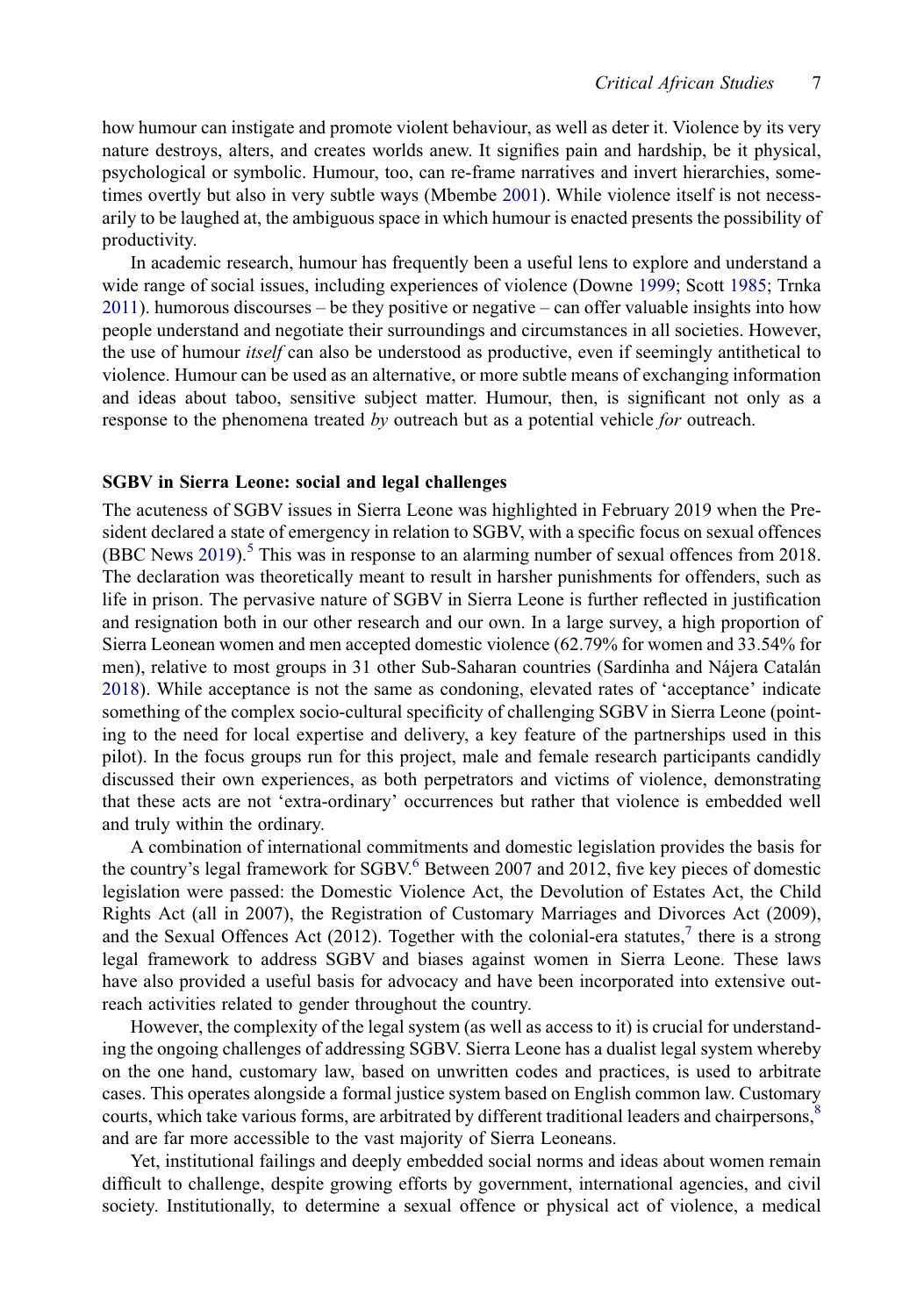#### 8 L.S. Martin et al.

report by a qualified doctor is required as part of the official complaint. However, only 0.024 physicians per 1000 people are available in Sierra Leone (WHO Key Indicators: Sierra Leone) and, with a notoriously slow and complicated judicial process, it is no surprise that only a small percentage of cases investigated end with a final court decision. In terms of reporting SGBV, there are also problems of access to judicial processes, trust with the police, and the ability to pay legal fees (as well as logistical costs, such as transport).

Further, ideas about women's roles and community remain obstacles. For example, women are often discouraged from reporting violent incidents because of the notion that it could be divisive between families or friends in communities all of whom work and depend on each other daily. Finally, while there is a dualist legal system, issues related to sexual and gender violence are not supposed to be addressed in customary courts. Although this does occur, the outcomes for women vary substantially. Thus, the legal avenues to addressing SBGV in Sierra Leone are fraught with a wide range of complex issues. As a result, organizations like Timap look for new modes of facilitating discussions about sexual and gender-based violence.

#### Summary of the performance and research approach

The performance took place on 1 May 2019 in the Pate Bana Marenk School, a few miles outside the city of Makeni. The three performers (one woman and two men) were already known to the local community as members of the Makeni Professional Comedians. Formed in high school, the group performs in towns, villages and on the radio, and they often deal with issues affecting local communities (during the 2014–2016 Ebola outbreak, for instance, the group incorporated health issues into their performances). The performance was attended by 40 people and the audience was mixed in age and gender, with roughly equal numbers of women and men. The initial approach to the community was made by Timap staff and consent was acquired from all participants for all parts of the activity (workshop, focus groups, and interviews).

The performance got off to a lively start, with the comedians bursting into the room to perform a short absurdist dance accompanied by fast-paced music played through a sound system that had been transported to the venue. Wearing a skirt and t-shirt (the female comedian) and shorts and t-shirt (the two male comedians), the performers danced freely and frenetically. Some bizarre aspects of costume on the male performers – cravats tied around the waist, suspenders (braces), hats, and padding to produce an exaggerated groin area – generated humour not only as amusement (the dance and costumes produced some laughter) but in the sense of a mood and atmosphere. The costumes visually introduced the idea of the male performers playing 'fool' characters with absurdly exaggerated masculinities. Visibly and audibly, the audience were clearly amused and engaged by the ebullient prologue offered by the comedians.

Following the satirizing of masculinity in the opening scene, the issue of gender power dynamics was picked up in the main performance, which consisted of two skits delivered in Temne, the primary language of the community. Using visual humour and metaphor in the first skit, the male character scolds his friend for treating his wife like an object. Initially, the friend resists the rebuking, claiming that he is entitled to expect his wife to meet his needs. Faced with the combined arguments voiced by his wife and his friend, the husband character becomes subdued and awkward, before conceding that he should in fact be more considerate. In the second skit, a neighbour stumbles upon an argument between a married couple. Adopting a more serious tone than the first half of the performance, this section conveyed directly the legal punishments for rape and other crimes. The vocal delivery was firm throughout and quite intense during scenes depicting argument and abuse. Strong use of body language supported the performance, and both male and female audiences responded by laughing at the performative inflections made by the comedians.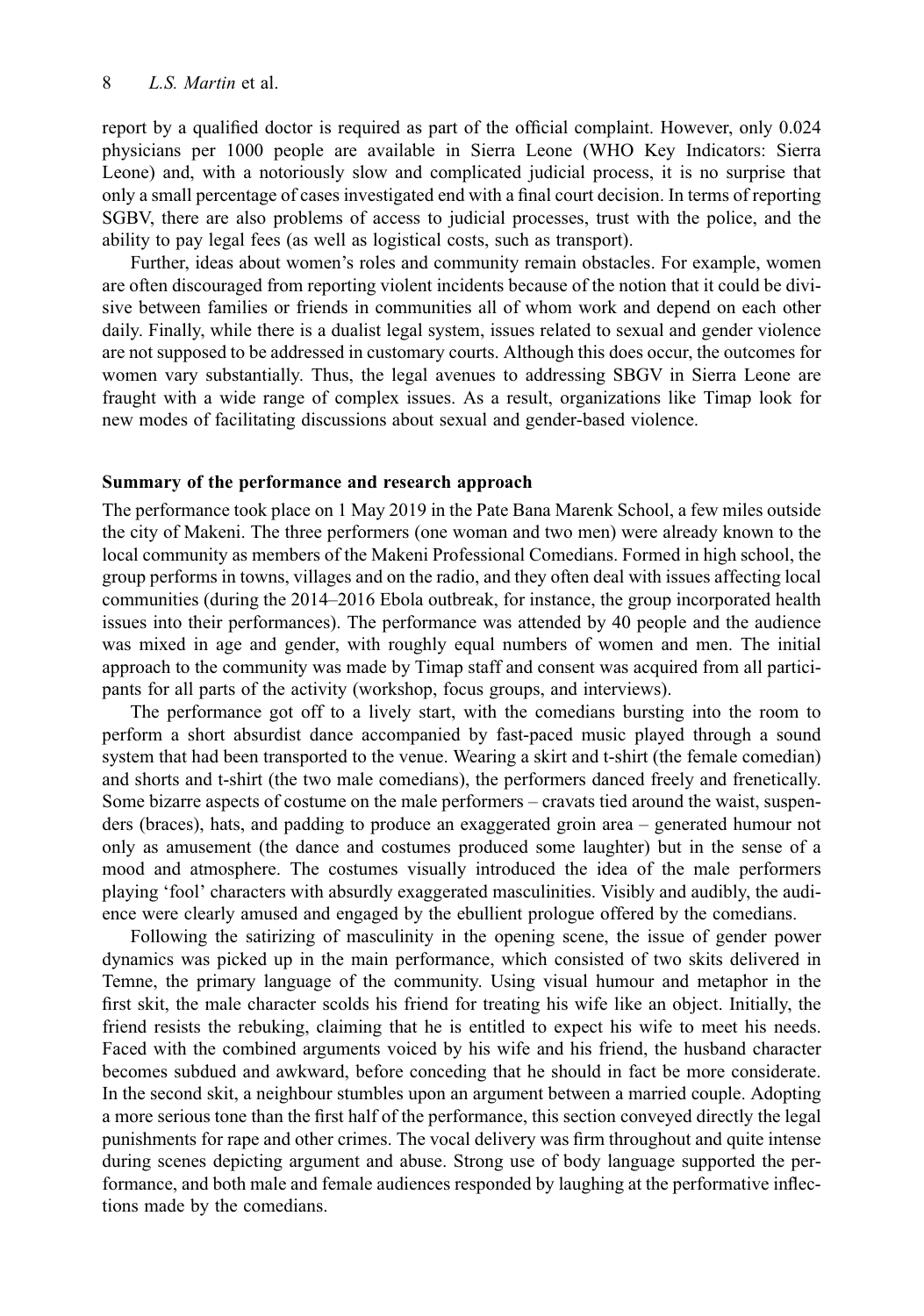As part of the outreach component, during the break between comedic skits, paralegals from Timap invited comments and responses from the audience about the play and SGBV. Initial comments came from only one or two audience members. Over time, and encouraged by the 'Socratic' approach of the paralegals (addressing the audience using questions rather than only statements), the discussions opened up and audience stories built upon each other. As community members spoke about their own experiences of violence, paralegals used a blackboard to highlight emerging themes and engage in discussions with the audience on these topics. A range of themes and anecdotes were noted, reflecting the extent of audience engagement with a wide range of topics related to women, specifically rape, early marriage, teenage pregnancy, education, physical and economic violence, sexual harassment and exploitation, and illiteracy. These plenary discussions were used by paralegals to reinforce points about laws related to gender and the channels for reporting.

#### Productive incongruity: bringing inside out through humour

It is well established that humour and performance can explore differences, question everyday life, and say the unsayable (Diang'a, Kebaya, and Mwai [2015\)](#page-18-8). However, while the human potential for laughter is universal (Berger [2014](#page-18-9)), performative outreach can really unlock this potential if it is culturally specific and sensitive. For most societies around the world, SGBV is a difficult subject to discuss, and is often relegated to private spheres along with other gender issues. Equally, though, understanding the particular socio-cultural dimensions of violence in Sierra Leone is part and parcel of addressing it.

<span id="page-10-1"></span><span id="page-10-0"></span>SGBV in Sierra Leone is, unsurprisingly, a private issue. While this is not necessarily specific to Sierra Leone, what is contextually notable is the cultural (and gendered) preponderance for secrecy (Ibrahim [2019](#page-18-18)). As noted by a number of anthropologists, Sierra Leonean society is dictated by a set of multi-layered beliefs wherein 'the visible world … is activated by forces concealed beneath the surface of discourse, objects and social relations' (Ferme [2001,](#page-18-19) 2). This is best exemplified by the central role of secret societies, which pervade all aspects of life, particularly in rural areas, and are important in determining how social order can and cannot be challenged in public. Such societies are taboo to discuss with those who have not been initiated, but, along with other sets of occult and religious beliefs, dictate social interactions and political decision-making across the country.

While secrecy plays a key role in structuring social relations, men and women spoke candidly about their violent experiences (both as perpetrators and victims) after the workshop, discussing SGBV not only in and of itself but within the context of community relations, education, and the other factors noted by Timap facilitators. At the same time, SGBV is still considered a private matter, largely to be dealt with amongst families. In fact, a few women stated that they were discouraged from reporting matters to the police because this would create unnecessary community divisions. Humour, however, seemingly provided a means through which participants felt taboo subjects could be brought out in the open. As one man stated, 'What we saw in the play is a joke but not a joke. Violence impacts people's lives, especially of women … but the play has brought things into the open. These are now things that people can talk about'.<sup>9</sup> [A female participant](#page-17-11) agreed: 'People say this happens but we can't say it out. It's easier to discuss when it's funny'.<sup>10</sup> [Several participants made similar statements, thereby suggesting that approaching](#page-17-12) taboo subjects in this way has the capacity to lead to broader, more 'serious' conversations that could ultimately address these issues.

Confronting difficult, intimate subject matter is a clear and conscious aim for the comedians in their work, who stated in an interview with the research team that, 'We provoke issues so that people will understand'.<sup>11</sup> [Provocation through humour, as distinct from a more sober](#page-17-13)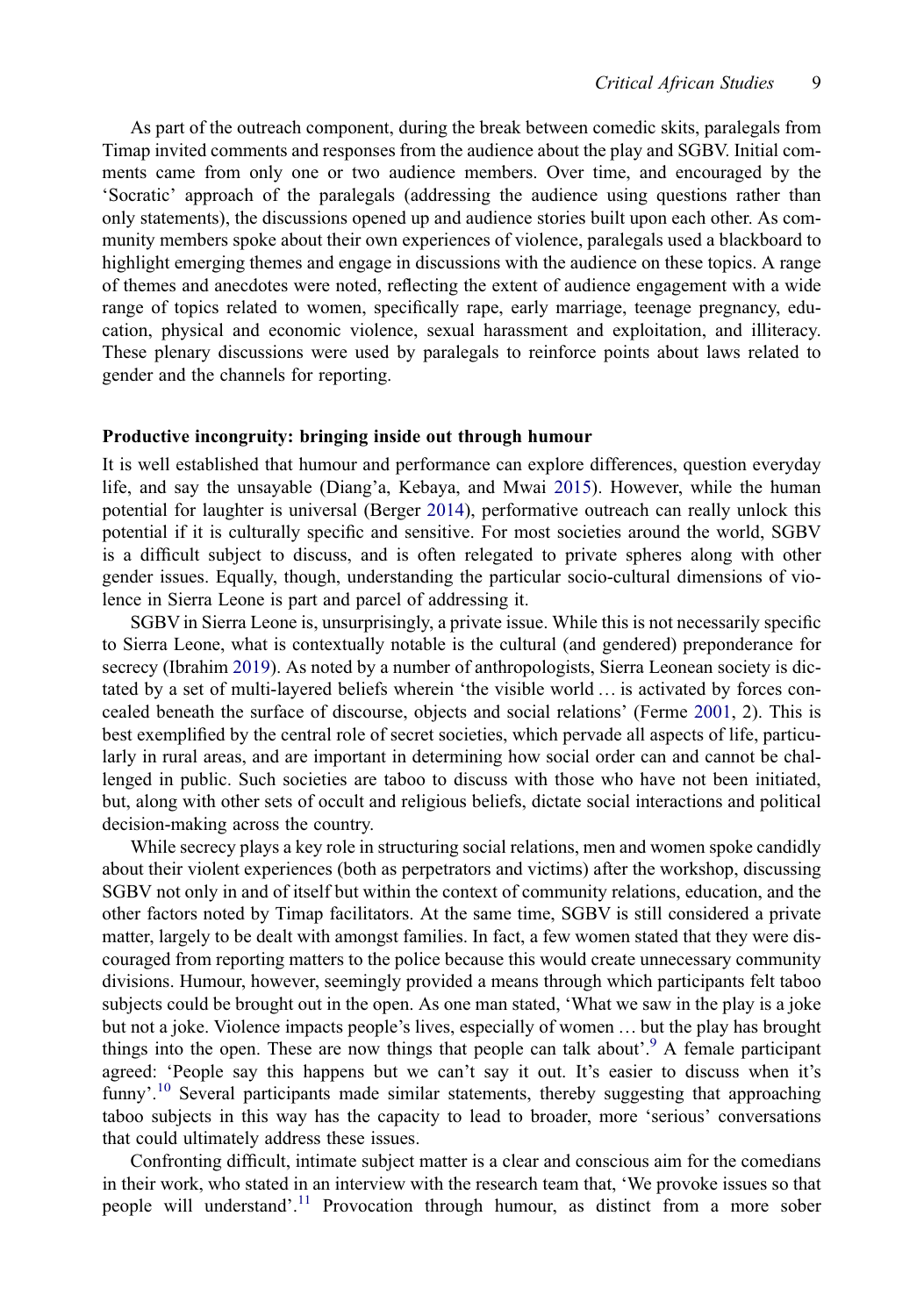'technology of talk', was seen to be a more engaging way to present a topic that is acutely private. Reflecting on the event afterwards, an audience member commented that the performance format was effective because 'what is normally secret is brought outside'.<sup>12</sup> [In other words, SGBV,](#page-17-14) while widely experienced and known about in the community, is not necessarily discussed openly. Crucial is the fact that humorous performance functions not only as a medium but as a space (literally and figuratively) and as an act. Therefore, the humorous performance creates a threshold that the audience is invited to cross, beyond which humour provides a space for what is otherwise difficult to discuss.

Comedy, then, was able to access what is simultaneously 'real' but 'inside' (secret, invisible). During the discussions and interviews following the comedic skit, some participants (particularly women) pointed to the relationship between laughter and their ability to relate to the performances. As one woman stated, 'The last skit, I liked it because the message was real and I also laughed because it was real'.<sup>13</sup> [Another woman similarly stated:](#page-17-15) 'I liked the way it was acted out ... but it was reality'.<sup>14</sup> [This reality-comedy paradox illustrates how participants reported](#page-17-16) that the comedic aspects of the performance were funny because they were real, and that the recognizability of the scenes made it acceptable to laugh at them. This raises questions about the relationship between familiarity and humour. Much more than a 'coping mechanism', humour is a way of reframing narratives and (re)acquiring agency over experience and memory in times of crisis. Indeed, humour can play a powerful cognitive role in shaping how particular experiences are processed, negotiated, discussed and remembered. Given that humour can exert a radical influence on experience and memory, a further philosophical implication of humour is that there may be no fixed 'essence' to an experience. Such laughter can actually help an individual re-frame how particular events and experiences are thought about through the simultaneous act of laughing (a positive physiological act) and recognition of one's own experiences. The shared experience of laughter also acts as a symbol of empathy and understanding, which can in turn connect individuals with common experiences and enable the possibility of actually opening up about sensitive issues in order to ultimately address them.

In preparing performance outreach, close collaboration with specialist organizations helps to assess and reduce the potential for causing trauma in audience members. In this case, that meant engaging with an organization founded and run by Sierra Leoneans and Sierra Leonean comedians who live and work in a particular area, and who have distinct insight and knowledge into the nuances of these issues. As one of the comedians stated: 'We know the issues because we live them'.<sup>15</sup> [Therefore, they performed stories they knew to be](#page-17-17) 'on the inside' and 'brought them out.' Crucially, the audience tacitly allowed the comedians to do this because of their persona as local comedians and because the audience was engaged by the performance itself. This connection allows for both the issues and the humour to be appropriately contextualized and delivered in the performance.

Thus, a humorous approach to discussing and addressing SGBV, and violence more broadly, seeks to turn the Janus face of laughter, thereby inverting the pernicious potential of the relationship between violence and humour. Distinct from violence as a force that alters, destroys, and creates new worlds, this project sought to harness the inverting quality of humour to bring the inside of the existing world (violence) out into the open, in order to begin addressing the attitudes and structures associated with it. No part of the performance involved laughing at SGBV or at those who have suffered from it. Rather, the comedians generated laughter about scenes based on paradoxes – a joke but not joke, acted out but real – that allowed the unsayable to be said, experience to be reframed, and the inside brought out. Methodologically, the overarching paradox is the productive potential of incongruity as a way of conceptualizing a response to sensitive issues, in which elements that may seem inherently antithetical in one context (comedy and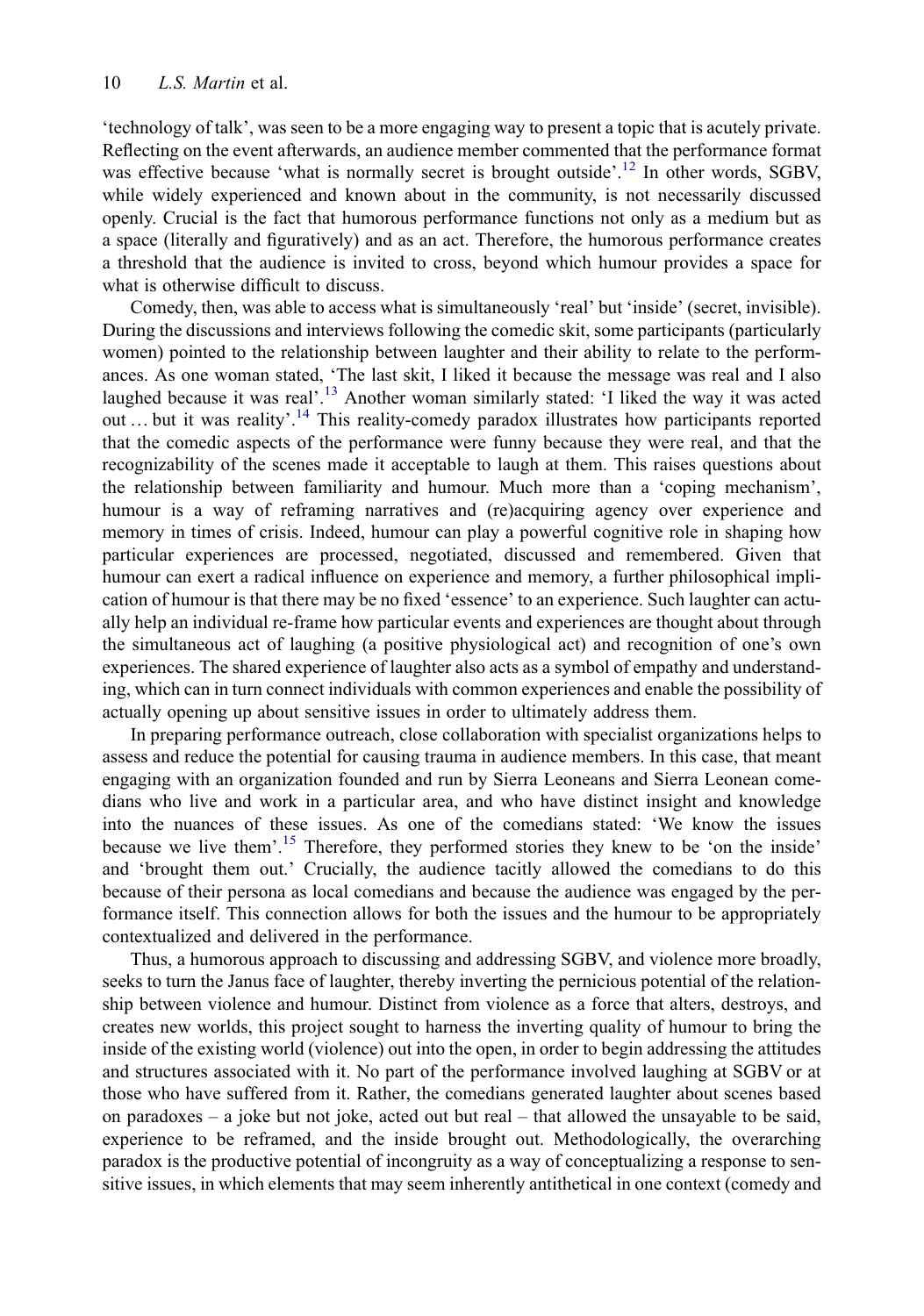traumatic experience) are put in series with each other on the basis of co-presence in other contexts revealed by research.

#### The vicinity of laughter: authenticity, performance space, and memory

Key to the effectiveness of the performance was establishing a 'vicinity of laughter', <sup>16</sup> defi[ned](#page-17-18) here as a dedicated space constituted by and for humour, in which it is safe to laugh in relation to issues that may be otherwise difficult or distressing. Signalling and creating 'the vicinity of laughter' is essential to building audience trust and engagement when seeking to conduct NGO outreach through humorous performance.

The comedians quickly established a vicinity of laughter through the absurdist dance at the beginning of their performance, which immediately preceded the acted scenes. The incongruous elements of costume added to the idea that the comedians were presenting themselves as safe and not to be taken too seriously. In satirizing themselves from the start of the performance, the comedians indicated that the vicinity of laughter extended to laughing at themselves, thus permitting the audience to also find them funny. As the comedians noted, 'If you don't put a costume on, [they] don't see you as a comedian.<sup>17</sup> [As noted several times in focus groups](#page-17-19) and interviews, the elements of costume were playful additions, as distinct from the more overtly comedic outfits and props used by popular Sierra Leonean comedy troupes The Professionals and Wan Pot in the 1980s and 1990s (featuring fake beards, colossal water pistols and jumbo-sized heart-shaped sunglasses, the Professionals' comedy film Return to Sender deals with the 'Dos and Don'ts' of Ebola). This dress signalled the transformation of a person into a comedian, and the dance was an overt physical statement announcing the arrival of comedians as comedians and performers, which in turn provides the basis for a connection between performers and the audience.

<span id="page-12-1"></span><span id="page-12-0"></span>The skit also created a space in which community members could connect over a common experience and through laughter. Neurological research into laughter indicates a range of physiological and social responses that are of considerable benefit to humour-based outreach. Authentic laughter has been shown to be associated with 'emotional contagion' and empathy (Neves et al. [2018](#page-19-11)). That is to say that laughter increases empathy and the sharing of emotion with the group, as part of the work done by the brain to process and understand laughter. A further benefit of authentic laughter is to provide short-term relief from stress and cortisol, a stress hormone (Bains et al. [2014](#page-17-20)). The need for a clear and authentic 'vicinity of laughter' (McGettigan et al. [2015\)](#page-18-20) is underlined by the fact that the processing of inauthentic, non-volitional laughter involves a shift away from auditory, communicative activity towards visualized decoding ('mentalizing') as individuals attempt to determine the mental states of others in the group. In humourbased outreach, then, we posit that the 'vicinity of laughter' must be synonymous with the authenticity of laughter. Neurology emphasizes the importance of creating an authentic vicinity of laughter in which the audience are physiologically comfortable, receptive, and able to laugh together.

<span id="page-12-2"></span>Like many performers, the Makeni comedians were already aware of the palliative and cohesive potential of authentic comedy, which they offer not only as cultural entertainment but as a form of social healing based on shared experiences with their audience: 'Comedy is important; it gives relief. The traumatized don't get relief, so we give them relief. When we make [people] laugh, it's like medicine to the soul.<sup>18</sup> [Triggering the physiological and social bene](#page-17-21)fits of laughter creates space and energy for conversations, and brings people together. In the words of Danish artist Victor Borges, 'laughter is the shortest distance between two people' (Merton [2015](#page-19-15)). The comedic performance brought people together and opened up a space for conversation during the workshop and afterwards. The laughter prepared the ground for conversations between members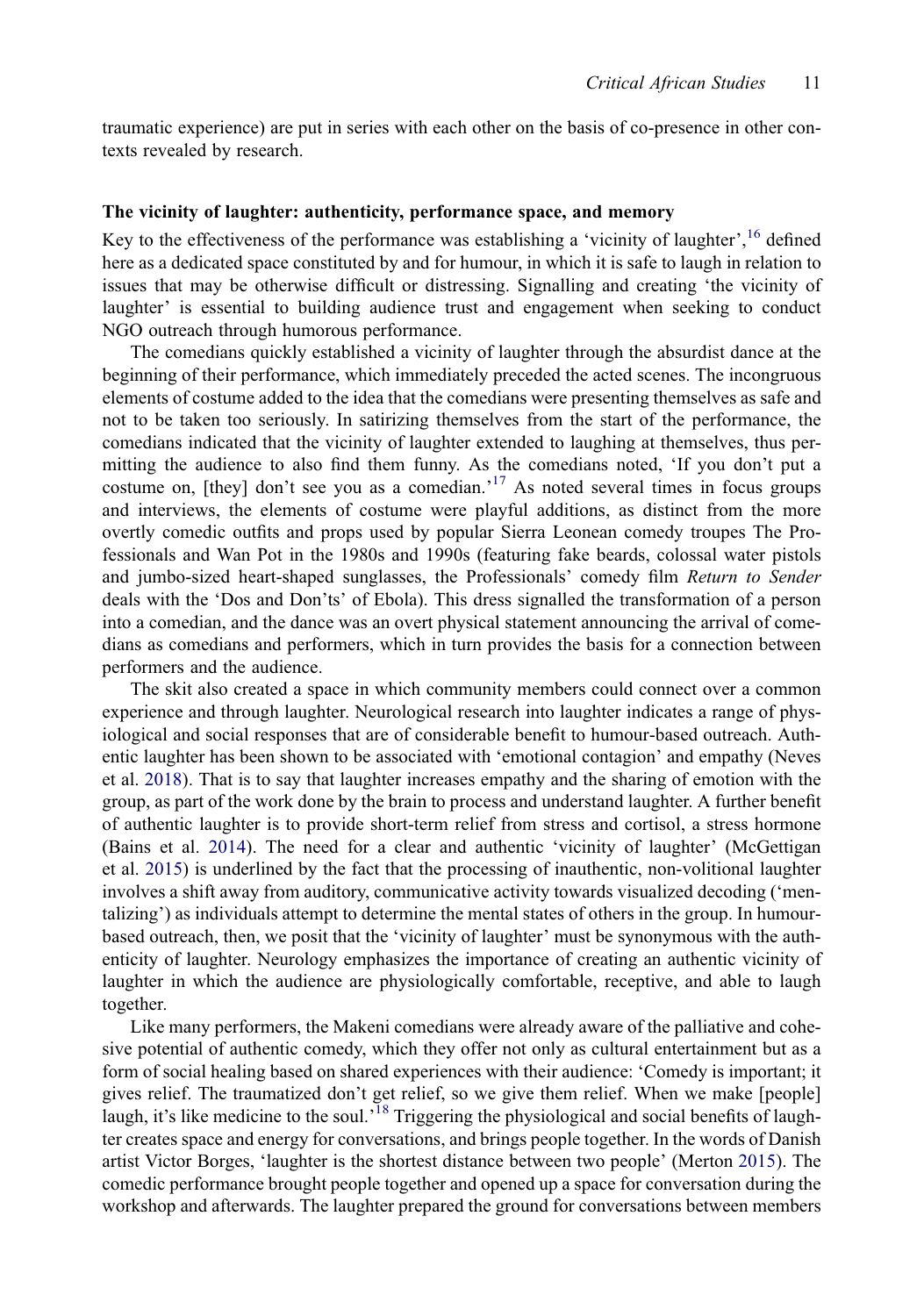of the local community, NGO workers and researchers about a range of topics including sex, child abuse, economic hardship, and violence in the community.

Participants noted that the visual aspect of the play helped them to better understand the information conveyed in the plenary discussions. As one male interviewee commented, 'What you are told can be forgotten. But the play is effective. You carry the images in your head'.<sup>[19](#page-17-22)</sup> While the link between vision and memory is axiomatic, scientific research has also emphasized the importance of visual elements in learning and memory (Super [2003](#page-19-16)). The visual aspects of performance and humour contributed to the vernacularization of information relating to SGBV. Significantly, comments about laws and reporting mechanisms were repeatedly accompanied by statements about the performative aspects of the event, potentially increasing the chances of internalizing legal norms. The visualization thus linked the material to the act of laughter.

<span id="page-13-3"></span>Furthermore, it is notable that, as stated by one participant 'laughter makes us remember',<sup>[20](#page-17-23)</sup> thereby aiding recall of information about the social and legal avenues open to the community. Laughing, as shown elsewhere, helps significantly with the learning and recall of information (Super [2003\)](#page-19-16). The act of laughing can be a physical signifier of a particular, or even remarkable, observation or interaction that is then remembered, in part because of the physical reaction to it. Such experiences are then often recounted and repeated, in large part because they are 'fun' (and have given the body physiological pleasure) and people desire sharing these experiences with others.

Such repetition of funny experiences or events further reinforces the memory of them. This was exemplified by workshop participants, as there was evidence that the messages from the performance extended beyond the workshop to other community members. Some participants had smartphones and so the outreach was 'delivered' beyond the participants present. The day after the workshop, one male participant reported that he had shown the film to his wife, who had not been able to attend, and that this had initiated a confessional conversation about the topic. In another instance, a woman reported acting out the skits herself to neighbours, imitating the comedians both for 'fun' and as a means of conveying what she had learned. Other participants reported that they had discussed what they had learned with their family members. Therefore, while this workshop was a starting point for these sensitive issues, the vicinity of laughter extended beyond the audience that originally attended and the event served as a productive catalyst for participants to have subsequent and ongoing conversations about SGBV-related issues in the community through humour.

<span id="page-13-2"></span><span id="page-13-1"></span><span id="page-13-0"></span>Noting that applied theatre practice foregrounds and idealizes participation, Afolabi argues for a holistic people-centered conceptualization of participation that has the potential to rethink how applied theatre practice can be sustained in a given community (68). In this project, the audience were engaged about a sensitive subject in a new way through humour and comedy, but participation was limited to audience spectatorship, questions and answers during the performance, and interviews. Developing opportunities for more active and creative audience participation is active part of an ongoing AHRC scoping grant involving members of this research team, where fieldwork in Sierra Leone has produced some provisional but suggestive results involving improvisation derived from songs that form part of the existing cultural and social life of the community (Fitzmaurice et al. [2021](#page-18-21)). This aligns with other recent initiatives such as Rachel 19, which infuses aspects of African performance aesthetics with Boalian participatory theatre (Moyo and Sibanda, 331), and MSF's Stories of Change which draws on stories told by local people to facilitate health promotion in northwest Nigeria (Hughes [2018\)](#page-18-22). In addition to the importance of local cultural practice in applied theatre and NGO outreach, Chinyowa [\(2014\)](#page-18-23) underlines that effective and inclusive participation relies on the diversification of practice (quoted in Moyo and Sibanda, 336). Moyo and Sibanda emphasize Chinyowa's point that applied theatre is well suited to offering diverse forms of practice and that this diversity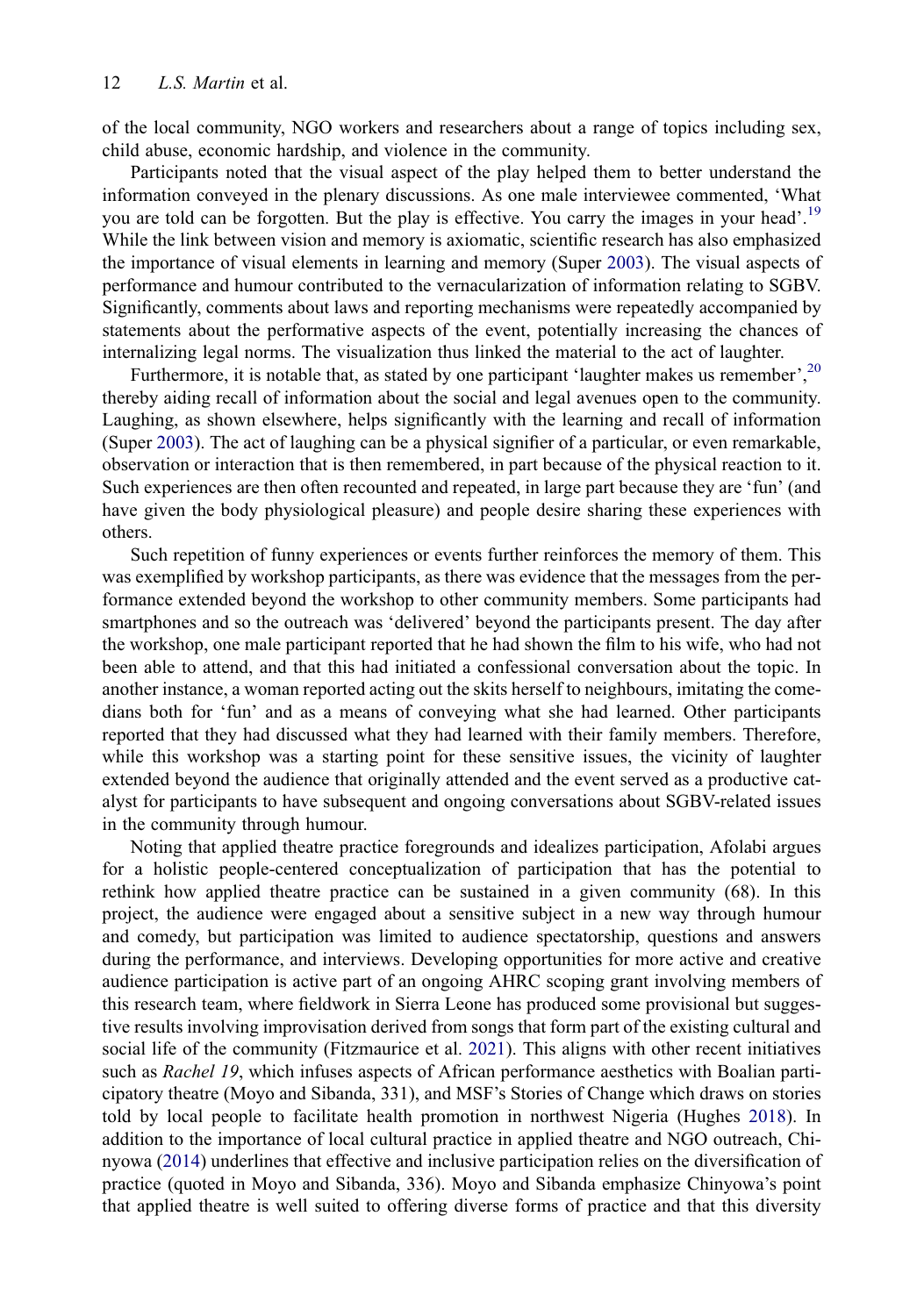must be maintained if social change is to be realistically achieved (336). Moreover, Moyo and Sibanda make clear that the diversification of forms is effective in reaching women and girls, and in articulating the experiences they face (336–339).

#### Revisiting humour and violence: implications and reflections from Sierra Leone

This project combined existing practical approaches alongside theoretical insights on humour in an effort to explore new ways of addressing violence that go beyond simple awareness and sensitizing. Bolten ([2012\)](#page-18-3) discusses the notion of community sensitization in relation to civilian acceptance of ex-combatants in Sierra Leone, questioning whether the notion of 'sensitization' can really penetrate the surface of social relations and address more fundamental problems. We agree with this evaluation and recognize the limitations of one-off acts of outreach, or sensitization, in any context. We do not necessarily mean to suggest that simply adding humour to TfD approaches will fundamentally change social relations and perspectives. Rather, centralizing humour in outreach builds upon existing TfD approaches through a blended format in which comedy, performance, socio-legal expertise, and audience participation are mutually supporting. Localized co-design and sustainability are key challenges for TfD and other forms of outreach. The format used in our project indicates the potential to tackle these problems: brokering a relationship between an NGO and local comedians ensured local leadership of co-design and implementation, which generated strong audience responses about the possibility of future events that could facilitate the transition from 'sensitization' to deeper social change.

<span id="page-14-1"></span><span id="page-14-0"></span>The project was informed theoretically by the productive social role of humour. Although seemingly antithetical to violence, it has been demonstrated that humour is used across societies and experiences not only as a coping mechanism (Obadare [2016\)](#page-19-17) but also as a means of social commentary that helps re-frame violent events (Hernann [2016\)](#page-18-24). These studies, however, have examined the relationship between humour and violence retrospectively as a discursive medium, either by looking at a violent event through the lens of ongoing humour about it (such as political cartoons) or at how people use humour as violence unfolds.

Our project, on the other hand, actually employs theoretical frameworks of humour and violence in order to address violence. By operationalizing humour within live outreach activities based on TfD approaches, we have sought to move beyond more passive modes of analysis and actively harness humour in the present in order to have productive discussions about the future. In other words, employing humour in the present aims to help reduce future acts of violence. In this sense, the relationship between the theory and practice of humour intersect. Theories about the social role of humour have informed our practice: noting that humour and violence are both symbiotic and antithetical, we sought to mobilize humour in an effort to prevent violence. Concurrently, practice refines theory: using humour in outreach emphasizes that humour can be proleptic, having considerable forward-looking potential, and raising the theoretical idea that humour can act against violence by preventing it. A key theoretical proposition of our project, then, is that humour functions not only as driver or symptom of past and current violence, but as an agent of possible future change. Paradoxically, humour for change involves aspirations for what does *not* happen (acts of SGBV) as well as what does (deeper social healing).

Our research on humour as a central part of outreach is a starting point, not a finished model. Ultimately, profound social change takes time. Equally, however, placing comedy and performance at the centre of outreach has catalysed new conversations about an urgent, sensitive social topic and excited the audience to continue discussing the workshop with peers. The project points to new ways forward in TfD practices and can be modified further, with a focus on greater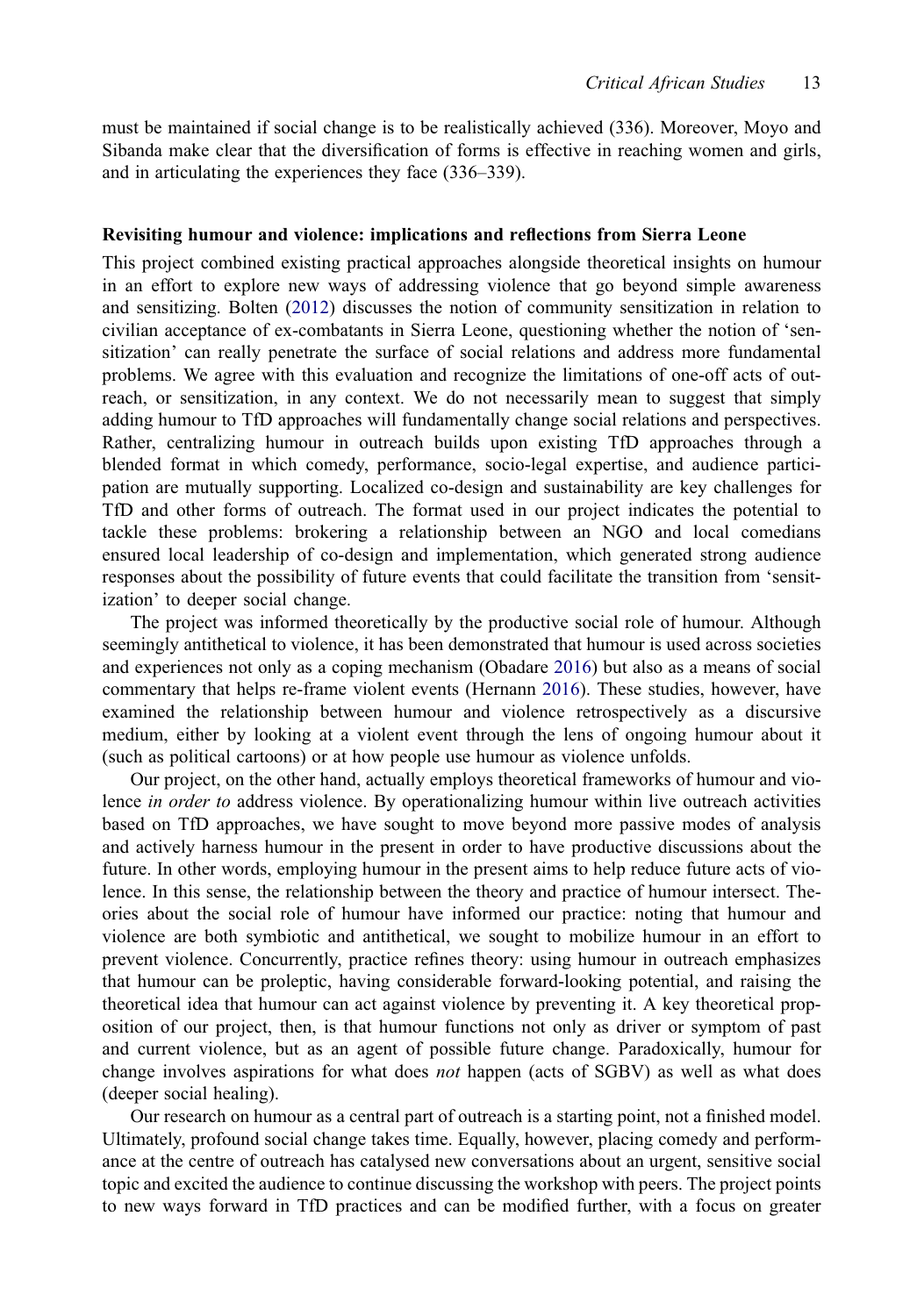audience involvement, the potential for adaptation according to location and context, co-creation, and sustained engagement in order to really address deep social fracture.

#### Conclusion

<span id="page-15-1"></span>The nature, scale and diversity of development challenges mean that it is necessary to reflect on the practices and approaches used to address particular issues. Various iterations of TfD have been used to engage different African communities, but not necessarily with a direct focus on what humour itself can offer to performative engagement. N.J. Long [\(2013](#page-18-25)) argues that theatre, as a means of education, rests upon its capacity to create actual (if temporary) and affectively charged relations between audience members and performers. Humour, we contend, also has a powerful but untapped potential in this regard, and can potentially invigorate the ways in which development organizations 'perform to transform', presenting alternative mediums for discussing the sensitive subject matter. The Malawi TfD described by Makhumula involves participants as 'spect-actors', a term created by Augusto Boal to describe 'the dual role of those involved in the process as both spectator and actor, as they both observe and create dramatic meaning and action in performance' (Makhumula, 116). Our project has not utilized participants as actors in the theatrical sense, but during discursive elements of the event spectators did engage as social actors, actively responding to the performance and drawing on their own life experiences and values to create a new type of conversation about a sensitive issue of social justice. Combined with the 'devising process' advocated by Makhumula, comedy can be used to dialogically expand the 'spect-actor' dynamic regarding topics that are otherwise difficult and sensitive to broach, and involving participants as spect-actor responders.

<span id="page-15-0"></span>Combining humour and SGBV in a research project might well seem incongruous, even distastefully so. Conceptually, however, this link is founded on the potential of 'insolent', 'unexpected' relationships between things that are kept apart by right-minded common sense but which can be put together to 'illuminate a world of unexpectedly fertile connections' (Breton [1968\)](#page-18-26). Further, elements of this incongruous but productive combination – humour, local comedians, trauma, performance, outreach – facilitated a form of vernacularization whereby particular subjects and information were 'translated' through a culturally specific humorous medium, which then allowed for the discussion of highly sensitive and taboo issues, thereby 'bringing inside out'. This is not to say that humour can be put in combination with absolutely anything. On the contrary, care must be taken to ensure that humour-based outreach remains culturally sensitive and specific. However, humour can provide a framework for the discussion of issues that are ordinarily taboo. We contend then that the potential of humour itself is universal, as it allows individuals to say the unsayable, while the content and delivery required to do this are culturally specific.

The creation of a literal vicinity of laughter – using a physical place where comedians and participants were present and close to each other – was critical for establishing the space in which sensitive subject matter could be discussed. The format was also positively received by the regional Timap staff, and was compatible with the format and information they wanted to communicate to the community. Noting not only the responses from participants, but also the cognitive, physiological and social benefits of laughter, 'applied humor' outreach could be expanded to activities where people are attempting to convey serious information about interpersonal conflict. Indeed, as noted to the research team by the Makeni comedians, 'the long-term effect [of laughing] changes attitudes'.<sup>21</sup> A sustained 'applied humor' approach to  $SGBV - or$ other areas involving sensitive subject matter – could therefore be central in making the difficult transition from disseminating information and raising consciousness to producing positive changes in behaviour.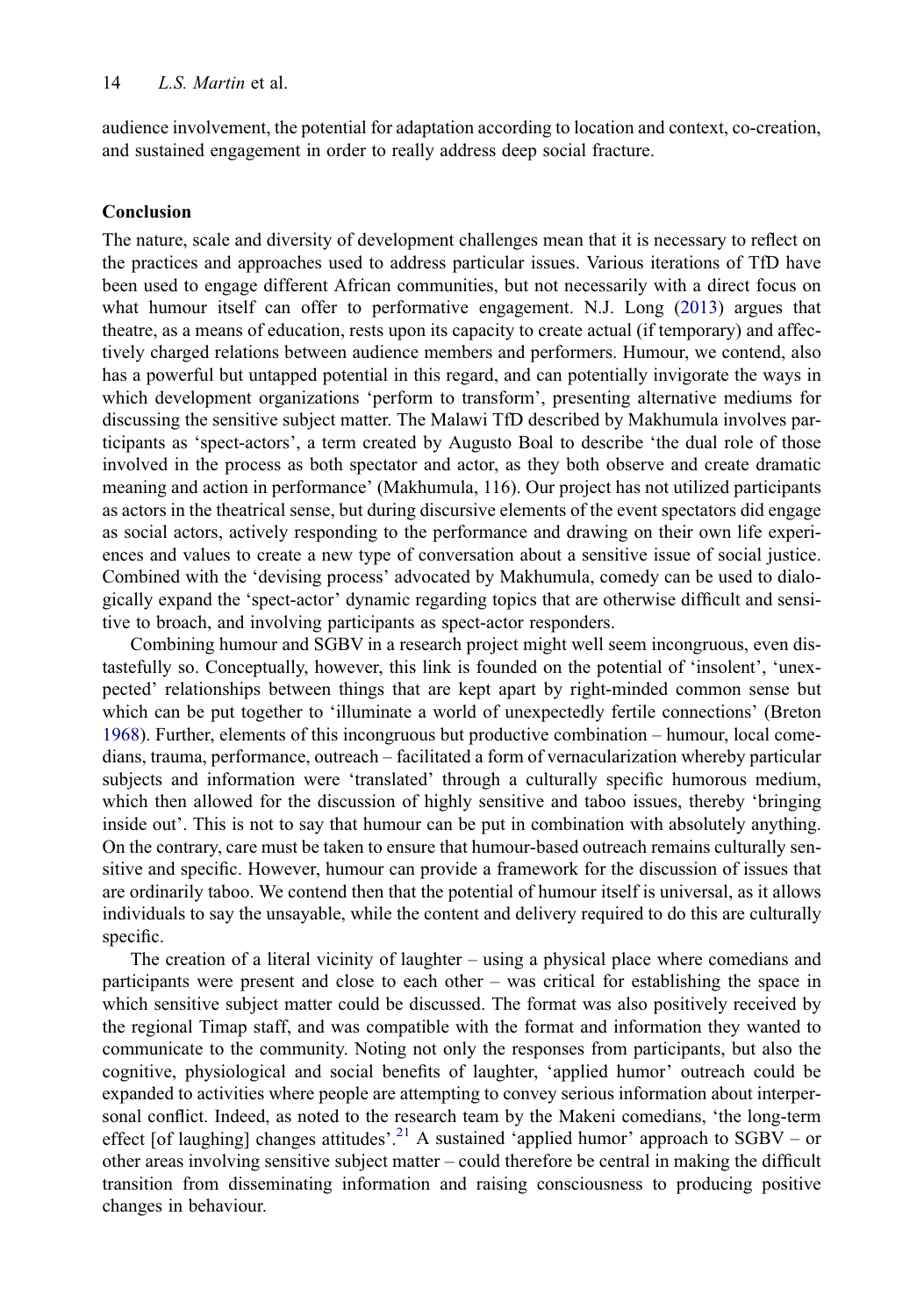This is of course not to say that humour is the catch-all solution to resolving challenges. While there is potential for opening up discussions about social transformation, we also recognize humour has limits, both in its capacity to 'speak' and open up conversations, and in the extent to which it can address broader societal structure and attitudes. Rather, we want to emphasize that humour is a starting point for opening up discussions *about* these broader legal and structural changes, as well as the attitudes and perspectives about women. Furthermore, we also acknowledge there are issues that simply are not humorous. In Sierra Leone, for example, participants made clear that secret societies were not 'funny' or to be discussed in a humorous manner. Thus, while the use and content of humour is culturally specific, so too are its limits.

To a certain extent, there is also an element of intended incongruity in the fields brought together in this interdisciplinary research team (anthropology, law, modern languages, and nursing). On one level, the team results from an attempt to think creatively about new ways to address SGBV as an urgent international issue that does not derive from a single phenomenon that can be treated in isolation by any single discipline. And yet a broad 'interdisciplinary' approach to human problems is a centuries-old feature of humanism, which welcomes apparent incongruity between culture and science, and recognizes 'the value of art in producing uncommon effects' not available to a mono-disciplinary approach (Sommer [2008](#page-19-18)). Thus, the use of humour and cultural performance is a return to an interdisciplinary way of approaching health and interpersonal care rather than an invention of it.

<span id="page-16-0"></span>Indeed, to return to the idea of humour as 'Janus-faced': rather than rejecting violence as entirely antithetical to health and social justice, we suggest a productive way of acknowledging that humour and violence are intimately and indeterminately interconnected. If Janus represents the two-faced duplicity of humour, the logical response to that duplicity is to point humour in the direction of progressive aims, in this case outreach, reflection, and social cohesion. Thus, applied academic research can position humour to look away from violence, even while continuing to acknowledge and investigate the intimate, complex relationship that exists between the two forces.

#### Acknowledgements

The authors are extremely grateful to Stella, Juliet, Dominic and Samson at the Makeni Timap for Justice office for their support and commitment to the success of the project, which were vital to its preparation and implementation. We warmly thank the three members of the Makeni Professional Comedians for their engagement with the project, and for the energy and humour they brought to their performance. Thanks are also due to those who provided technical assistance and catering at the workshop. We especially wish to acknowledge and thank the people who attended the workshop and who spoke afterwards in focus groups and interviews. For candid and constructive suggestions on draft versions of this article, thank you to Lisa Downing and other members of the Modern Languages Reading Group at the University of Birmingham. We are also grateful to the two anonymous reviewers who provided very helpful comments at the submission stage.

#### Disclosure statement

No potential conflict of interest was reported by the author(s).

#### Funding

This project was funded by a Global Challenges Research Fund grant from the Institute of Global Innovation at the University of Birmingham.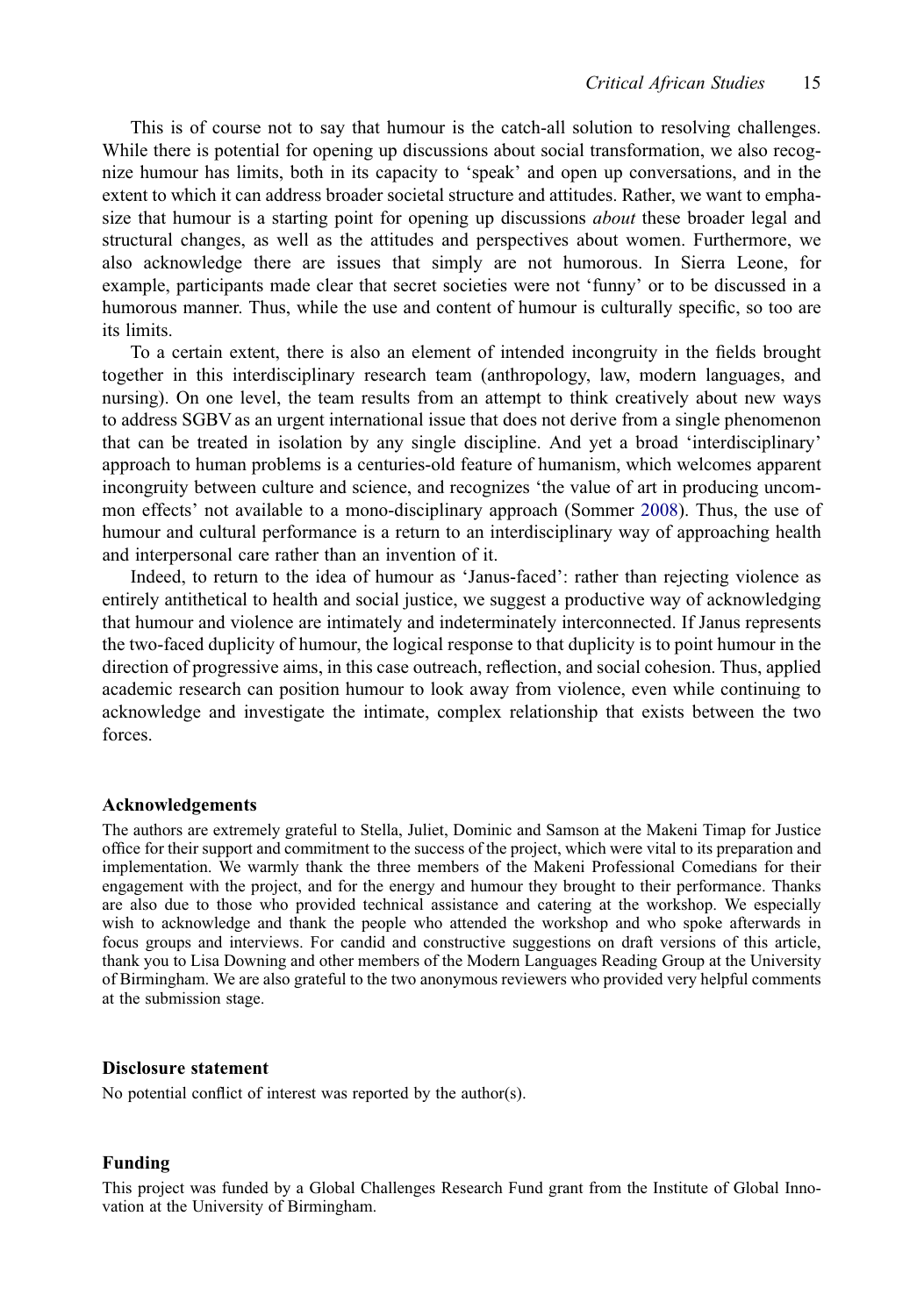### <span id="page-17-0"></span>**Notes**

- <span id="page-17-25"></span>1. These and other projects were developed by the Norwegian Students' and Academics' International Assistance Fund (SAIH) [\(2014](#page-19-19)). The aim of Radi-Aid is 'to challenge the perceptions around issues of poverty and development, to change the way fundraising campaigns communicate, and to break down dominating stereotypical representations'.
- <span id="page-17-2"></span>2. Thirty-five per cent of women worldwide have experienced either physical and/or sexual intimate partner violence or sexual violence by a non-partner (not including sexual harassment) at some point in their lives […] Some national studies show that up to 70% of women have experienced physical and/or sexual violence from an intimate partner in their lifetime (UN Women [2019\)](#page-19-2).
- <span id="page-17-3"></span>3. Timap addresses intra-community breaches of rights (e.g. domestic violence, land disputes) as well as justice issues between people and their authorities (e.g. abuse of authority, failures in service delivery, corruption). The paralegals are supported and supervised by lawyers. In severe and intractable cases, the lawyers employ litigation and high-level advocacy to address injustices which the paralegals cannot handle on their own. The program strives to solve clients' justice problems through the most appropriate means, whether it be community mediation or the magistrate court. The program adopts a synthetic orientation towards Sierra Leone's dualist legal structure, engaging and seeking to improve both formal and customary institutions.
- <span id="page-17-4"></span>4. For more information, please see: University of Birmingham Humanities and Social Sciences Ethical Review Committee, application ERN\_19-0042.
- <span id="page-17-8"></span><span id="page-17-7"></span>5. This was revoked in June 2019, with a bill addressing the 2012 sexual offences act.
- 6. In 1995, Sierra Leone adopted the Beijing Platform for Action, and the country submits an annual report to the UN General Assembly on progress made on women and children's rights. Sierra Leone has also ratified several gender-specific international instruments including the Convention on the Elimination of all forms of Violence Against Women (CEDAW), the Protocol to the African Charter on Human and Peoples' Rights on the Rights of Women in Africa (Maputo Protocol), and the Child Rights Convention. These documents, along with strong advocacy from civil society organizations (such as Timap for Justice), have paved the way for domestic legislation that addresses SGBV in Sierra Leone.
- <span id="page-17-9"></span>7. For example, the Ordinances for the Protection of Women and Girls (1927) and the Prevention of Cruelty to Children (1926).
- <span id="page-17-10"></span>8. The Local Courts Act (2011) incorporates local courts into the Judiciary of Sierra Leone, with appointment responsibilities.
- <span id="page-17-12"></span><span id="page-17-11"></span>9. Focus group, Pate Bana Marenk, 1 May 2019.
- <span id="page-17-13"></span>10. Interview, Pate Bana Marenk, 2 May 2019.
- <span id="page-17-14"></span>11. Interview, Makeni, 30 April 2019.
- <span id="page-17-15"></span>12. Focus group, Pate Bana Marenk, 2 May 2019.
- <span id="page-17-16"></span>13. Interview, Pate Bana Marenk, 2 May 2019.
- <span id="page-17-17"></span>14. Interview, Pate Bana Marenk, 2 May 2019.
- <span id="page-17-18"></span>15. Interview, Makeni, 30 April.
- <span id="page-17-19"></span>16. Sam Holdsworth, Clowns Without Borders UK.
- <span id="page-17-21"></span>17. Interview, Makeni, 30 April 2019.
- 18. Interview, Makeni, 30 April 2019.
- <span id="page-17-23"></span><span id="page-17-22"></span>19. Focus group, Pate Bana Marenk, 2 May 2019.
- <span id="page-17-24"></span>20. Interview, Pate Bana Marenk, 2 May 2019.
- 21. Interview, Makeni, 30 April 2019.

### References

<span id="page-17-5"></span><span id="page-17-1"></span>Addyman, C. [2020](#page-7-0). The Laughing Baby. Unbound.

- Afolabi, T. [2017](#page-3-0). "Theatre and Participation: Towards a Holistic Notion of Participation." Applied Theatre Research 5 (2): 67–82.
- <span id="page-17-20"></span>Bains, G., L. Berks, N. Daher, E. Lohman, E. Schwab, J. Petrofsky, and P. Deshpande. [2014.](#page-12-0) "The Effect of Humour on Short-Term Memory in Older Adults: A New Component for Whole Person Wellness." Advanced Mind Body Medicine 28 (2): 16–24.
- <span id="page-17-6"></span>BBC News. [2019](#page-8-0). "Sierra Leone Declares Emergency over Rape and Sexual Assault." February 8. [https://](https://www.bbc.co.uk/news/world-africa-47169729) [www.bbc.co.uk/news/world-africa-47169729.](https://www.bbc.co.uk/news/world-africa-47169729)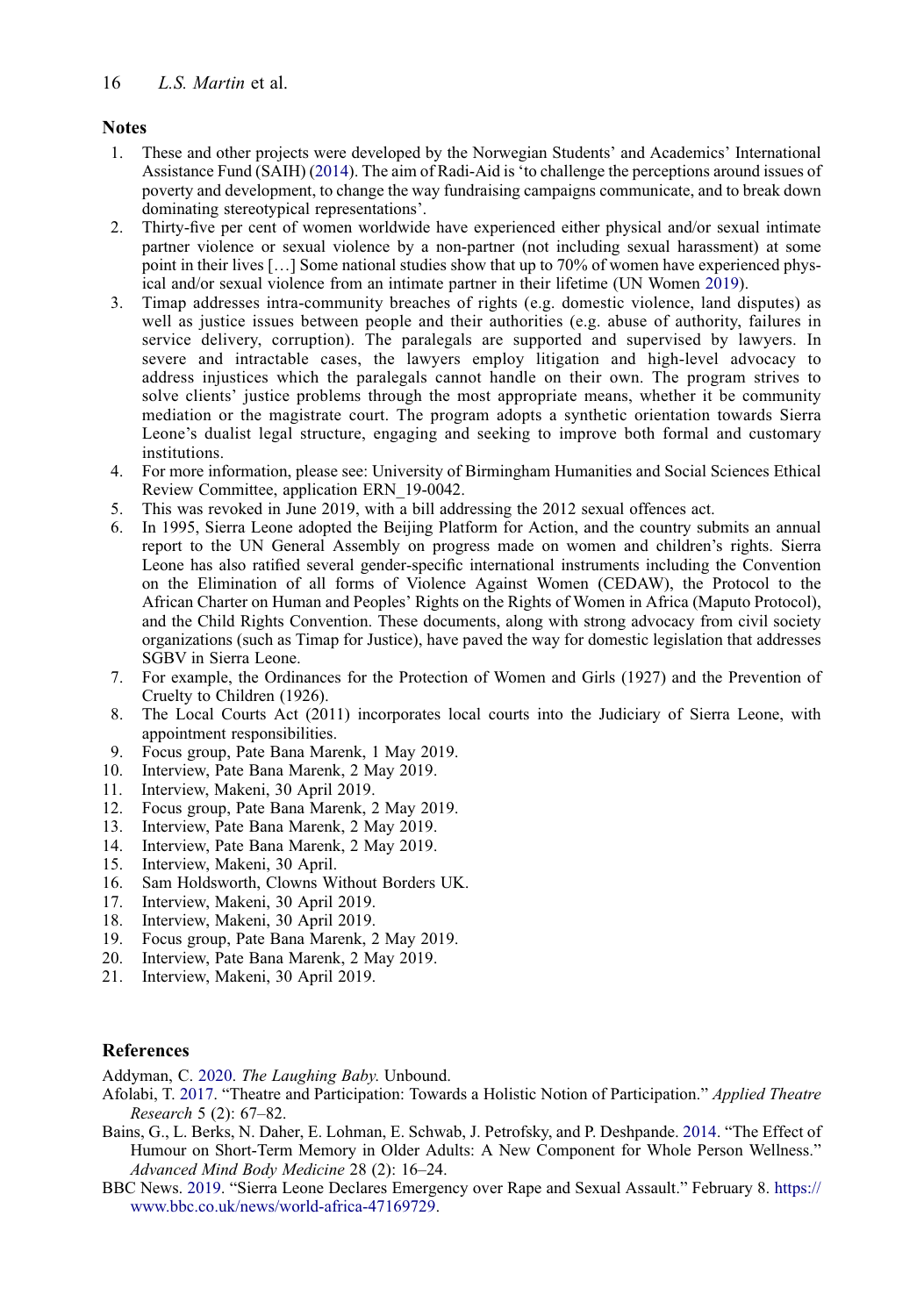- <span id="page-18-9"></span>Berger, P. [2014.](#page-7-1) Redeeming Laugher: The Comic Dimension of Human Experience. 2nd ed. Berlin: De Gruyter.
- <span id="page-18-3"></span>Bolten, C. [2012](#page-3-1). "'We Have Been Sensitized': Ex-Combatants, Marginalization, and Youth in Postwar Sierra Leone." American Anthropologist 114 (3): 496–508.
- <span id="page-18-16"></span>Bourke, J. [2000.](#page-7-2) An Intimate History of Killing: Face-to-Face Killing in Twentieth Century Warfare. London: Granta Books.
- <span id="page-18-26"></span><span id="page-18-5"></span>Breton, A. [1968](#page-15-0). Signe Ascendant [1948; Ascendant Sign]. Paris: Flammarion.
- Chinyowa, K. [2009](#page-5-0). "Theatrical Performance as Technology: Drama in Aids Education (DramAidE) in South Africa." NJ Drama Australia Journal 32 (1): 67–81.
- <span id="page-18-23"></span>Chinyowa, K. [2014](#page-13-0). "Re-imagining Boal Through the Theatre of the Oppressor." In Applied Drama/ Theatre as Social Intervention in Conflict and Post-conflict Contexts, edited by H. Barnes and M-H. Coetzee, 2–18. Newcastle Upon Tyne: Cambridge Scholars Publishing.
- <span id="page-18-8"></span>Diang'a, R., C. Kebaya, and W. Mwai. [2015](#page-6-0). "Community Theatre and Development Practices in the Nyanza Region of Kenya." Journal of Pan African Studies 8 (6): 107–121.
- <span id="page-18-17"></span>Downe, P. J. [1999](#page-8-1). "Laughing When it Hurts: Humor and Violence in the Lives of Costa Rican Prostitutes." Women's Studies International Forum 22 (1): 63–78.
- <span id="page-18-4"></span><span id="page-18-2"></span>Edwards, J., and R. Graulund. [2013](#page-5-1). Grotesque. New York: Routledge.
- Enria, L. [2019](#page-3-2). "The Ebola Crisis in Sierra Leone: Mediating Containment and Engagement in Humanitarian Emergencies." Development and Change 50 (6): 1602-1623.
- <span id="page-18-6"></span>Ewu, J. [2007.](#page-5-0) "Crossing the Zaure: Theatre for Development and Women's Empowerment in Northern Nigeria." African Performance Review 1 (2–3): 75–97.
- <span id="page-18-19"></span>Ferme, M. [2001](#page-10-0). The Underneath of Things: Violence, History and the Everyday in Sierra Leone. Berkeley: University of California Press.
- <span id="page-18-21"></span>Fitzmaurice, S., M.-H. Coetzee, S. Forcer, A. Forna, S. Koroma, L. Martin in Conjunction with NGOs Timap for Justice (Sierra Leone), and Clowns Without Borders South Africa. [2021.](#page-13-1) AHRC Scoping Grant (£148,565). Performing Arts and Social Violence: Innovating Research Approaches to Sexual and Gender-Based Violence in the Global South.
- <span id="page-18-0"></span>Flynn, A., and J. Tinius. [2015.](#page-3-3) "Reflecting on Political Performance: Introducing Critical Perspectives." In Anthropology, Theatre and Development: The Transformative Potential of Performance, edited by A. Flynn and J. Tinius, 1–32. London: Palgrave MacMillan.
- <span id="page-18-11"></span><span id="page-18-10"></span>Frankl, V. [1984.](#page-7-3) Man's Search for Meaning: An Introduction to Logotherapy. New York: Simon & Schuster.
- Goldstein, D. [2003.](#page-7-3) Laughter out of Place: Race, Class. Violence, and Sexuality in a Rio Shantytown. Berkeley: University of California Press.
- <span id="page-18-15"></span>Greene, V. [2019.](#page-7-4) "'Deplorable' Satire: Alt-Right Memes, White Genocide Tweets, and Redpilling Normies." Studies in American Humour 5 (1): 31–69.
- <span id="page-18-24"></span>Hernann, A. [2016.](#page-14-0) "Joking Through Hardship: Humor and Truth-Telling among Displaced Timbuktians." African Studies Review 59 (1): 57–76.
- <span id="page-18-22"></span>Hughes, K. [2018.](#page-13-2) "Innovation. Can Stories Help to Save Lives?" Blogs from Doctors Without Borders (MSF). [https://blogs.msf.org/bloggers/kate/innovation-can-stories-help-save-lives-0.](https://blogs.msf.org/bloggers/kate/innovation-can-stories-help-save-lives-0)
- <span id="page-18-18"></span>Ibrahim, A. [2019.](#page-10-1) "The Bondo Society as a Political Tool: Examining Cultural Expertise in Sierra Leone from 1961 to 2018." Laws 8 (3): 1–12.
- <span id="page-18-14"></span>Lavelle, M., C. Howes, P. Healey, and R. McCabe. [2018.](#page-7-5) "Are We Having a Laugh? Conversational Laughter in Schizophrenia." Proceedings of the Workshop on Dialogue and Perception, Gothenburg, June 14–15. [http://www.christinehowes.com/papers/Lavelle.etal\\_DaP\\_2018.pdf](http://www.christinehowes.com/papers/Lavelle.etal_DaP_2018.pdf).
- <span id="page-18-1"></span>Li, T. [2007](#page-3-2). The Will to Improve: Governmentality, Development and the Practice of Politics. Durham, NC: Duke University Press.
- <span id="page-18-25"></span>Long, N. [2013.](#page-15-1) Being Malay in Indonesia: Histories, Hopes and Citizenship in the Riau Archipelago. Copenhagen: Nordic Institute of Asian Studies Press.
- <span id="page-18-7"></span>Makhumula, C. [2013/2014](#page-5-2). "Participatory Dramaturgy in Theatre for Development." Journal of Humanities (Zomba) 23: 109–123.
- <span id="page-18-13"></span>Manninen, S., L. Tuominen, R. Dunbar, T. Karjalainen, J. Hirvonen, E. Arponen, R. Hari, I. Jaaskelainen, M. Sams, and L. Nummenmaa. [2017.](#page-7-6) "Social Laughter Triggers Endogenous Opioid Release in Humans." Journal of Neuroscience 37 (25): 6125–6131.
- <span id="page-18-20"></span><span id="page-18-12"></span>Mbembe, A. [2001](#page-7-7). On the Postcolony. Berkeley: University of California Press.
- McGettigan, C., E. Walsh, R. Jessop, Z. Agnew, D. Sauter, E. Warren, and S. Scott. [2015.](#page-12-1) "Individual Differences in Laughter Perception Reveal Roles for Mentalizing and Sensorimotor Systems in the Evaluation of Emotional Authenticity." Cerebral Cortex 25 (1): 246–257.